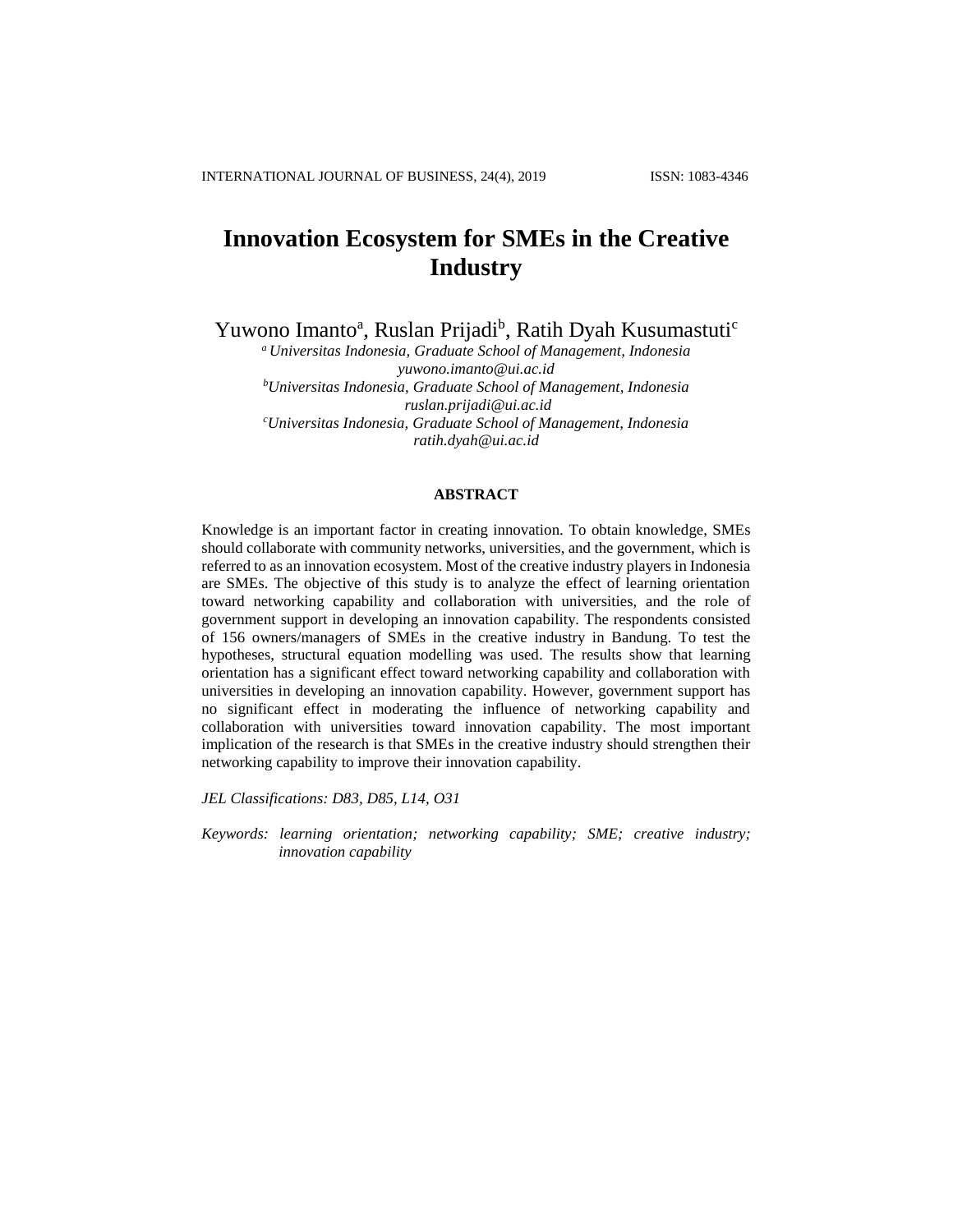#### **I. INTRODUCTION**

Knowledge and creativity play an important role in the creative economy era. Cunningham (2008) defines a creative economy as something that creates value through an economic process involving a complex production process which has an identity and adaptation based on creativity. A creative economy consists of a cultural and creative industry located in creative cities (United Nations Educational Scientific and Cultural Organization, 2013). The creative city concept was established from a belief that culture is an important part of city development (Sepe, 2013). A cultural industry is an industry that uses local culture as its value in creating a product. A creative industry is an industry that is based on creativity, skills, and unique talent from human resources in creating job opportunities and welfare through intellectual property utilization and normally related to a local champion of culture (Cunningham, 2002; Department of Cultural and Media and Sport, 1998; Galloway and Dunlop, 2007; Hesmondhalgh and Pratt, 2005).

Bandung city is part of the Indonesia Creative Cities Network (ICCN). It has also been a member of the UNESCO Creative Cities Network (UCCN) since 2015 as a global city of design, together with 179 other UCCN creative cities from 72 countries in the world. Bandung Creative City Forum (BCCF) is the first creative city forum in Indonesia, and it was established in 2008 by 45 communities and individual creative industry entrepreneurs. Bandung city has a youth urban lifestyle, as there are 105 universities and higher education institutions in the city (Badan Pusat Statistik Kota Bandung, 2017). Based on the concept of cities as collaborative innovation platforms (Tukiainen et al., 2015), the stakeholders of the collaborative innovation platforms are industries, universities, the government, and the communities that perform as the actors of innovation. The process of collaborative innovation in Bandung city was developed to accelerate the growth of the creative industry in line with the strategic goal of Bandung city for economic growth and social development (Pratiwi and Riyadi, 2015).

Some previous studies mentioned the role of the government for SMEs in performing innovation (Carayannis and Grigoroudis, 2016; Obaji and Olugu, 2014). Other studies on SME innovation explained about the collaboration of SMEs with universities or higher education to build SMEs' innovation capabilities (Carayannis and Grigoroudis, 2016; de Zubielqui et al., 2015), and other literature discussed about SMEs' community networks (Iturrioz et al., 2015; Mitra, 2000). Lloyd‐Reason, Muller, and Wall (2002), on the other hand, explored the role of the government in making policies for education to support SMEs' innovations. Mitra (2000) studied about the role of community networks as learning sources in obtaining knowledge. In addition, Valkokari and Helander (2007) examined the knowledge sharing process, collaboration, and competition among SMEs in a community network. From those studies, it can be concluded that studies about innovation in SMEs are mostly for single or multiple relationships, or about the collaborations between two or among three actors. However, there are limited studies involving four actors namely, SMEs, universities or higher education and research institutions (which will herewith be referred to as universities), the government, and community networks in conducting collaboration in developing innovation capabilities (Chesbrough, 2003; Zeng, Xie, and Tam, 2010).

The collaboration among the four actors is called an industry innovation ecosystem, and the innovation process of SMEs using both their internal resources and external resources (university, government, and community network) is called open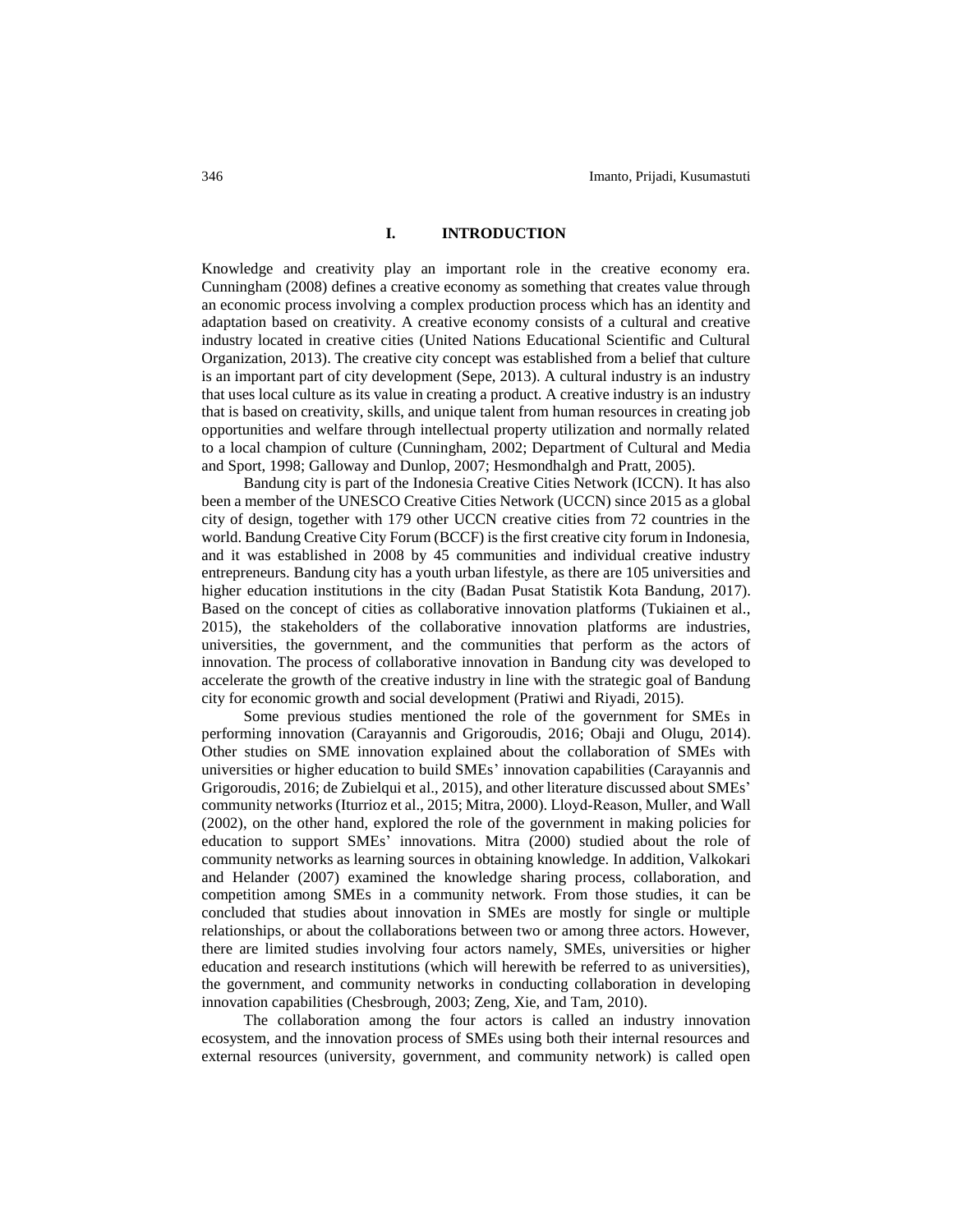innovation. This condition creates a potential gap to conduct a study about SMEs' innovation ecosystem in a creative industry.

The aim of this research is to gain insights regarding open innovation in SMEs in the innovation ecosystem of a creative industry in Bandung, Indonesia, by analyzing the effect of learning orientation toward networking capability and collaboration with universities, and the role of government support in developing innovation capability. Based on data from the Indonesian Creative Economy Body (BEKRAF) and the Indonesian Statistics Bureau (BPS), most of the creative industry players in Indonesia are classified as SMEs (92.56% of them have annual incomes of less than or equal to IDR 300 million or about USD 20,000 (Utoyo and Sutarsih, 2017). However, it does not mean that they have a lack of knowledge and creativity. The expected contributions of this empirical research are to enrich the open innovation concept in the creative industry innovation ecosystem, and to provide recommendations for the development of the innovation ecosystem model in the creative industry in Bandung and Indonesia overall.

Calantone, Cavusgil, and Zhao (2002) stated that a learning orientation is an active process in the company to create new things using knowledge to gain a competitive advantage. This means that the innovation process needs knowledge which can be acquired by a company or organization through learning orientation activities (Calantone et al., 2002; Jiménez-Jiménez and Sanz-Valle, 2011). Furthermore, if employees in the company conduct internal knowledge sharing, the company can have acquisitions, transformation, and the exploitation of new knowledge which can produce sustainable innovation (Nonaka, 1994; Jiménez-Jiménez and Sanz-Valle, 2011). Although learning orientation is considered to be very important for the innovativeness of companies, studies about learning orientation as a fundamental factor for the sustainability of SMEs are still rare (Hakala and Kohtamäki, 2011; Wales et al., 2013; Altinay et al., 2016). Learning can be seen from two perspectives: from a human perspective and learning as a system (non-human), and there is still a debate about this issue among academicians (Altinay et al., 2016). Thus, this situation creates a potential gap in the study of learning orientation in SMEs in the creative industry, and in this research, learning orientation is seen from the human perspective.

Based on the two potential research gaps mentioned above, the research questions then are: (1) What is the role of learning orientation in the process of building innovation capability in SMEs in the creative industry ecosystem? (2) What are the contributions of a university as an external factor in building innovation capability? (3) What are the contributions of a community network in building innovation capability? (4) What is the role of the government in the process of building innovation capability?

The findings show that the learning orientation of SMEs in the creative industry is the driver behind innovation capability in the innovation ecosystem. Furthermore, learning orientation, networking capability with the business community, and collaboration with universities affect the innovation capability significantly, while government support does not show a significant role in developing innovation capability.

# **II. LITERATURE REVIEW and HYPOTHESES DEVELOPMENT**

#### **A. Literature Review**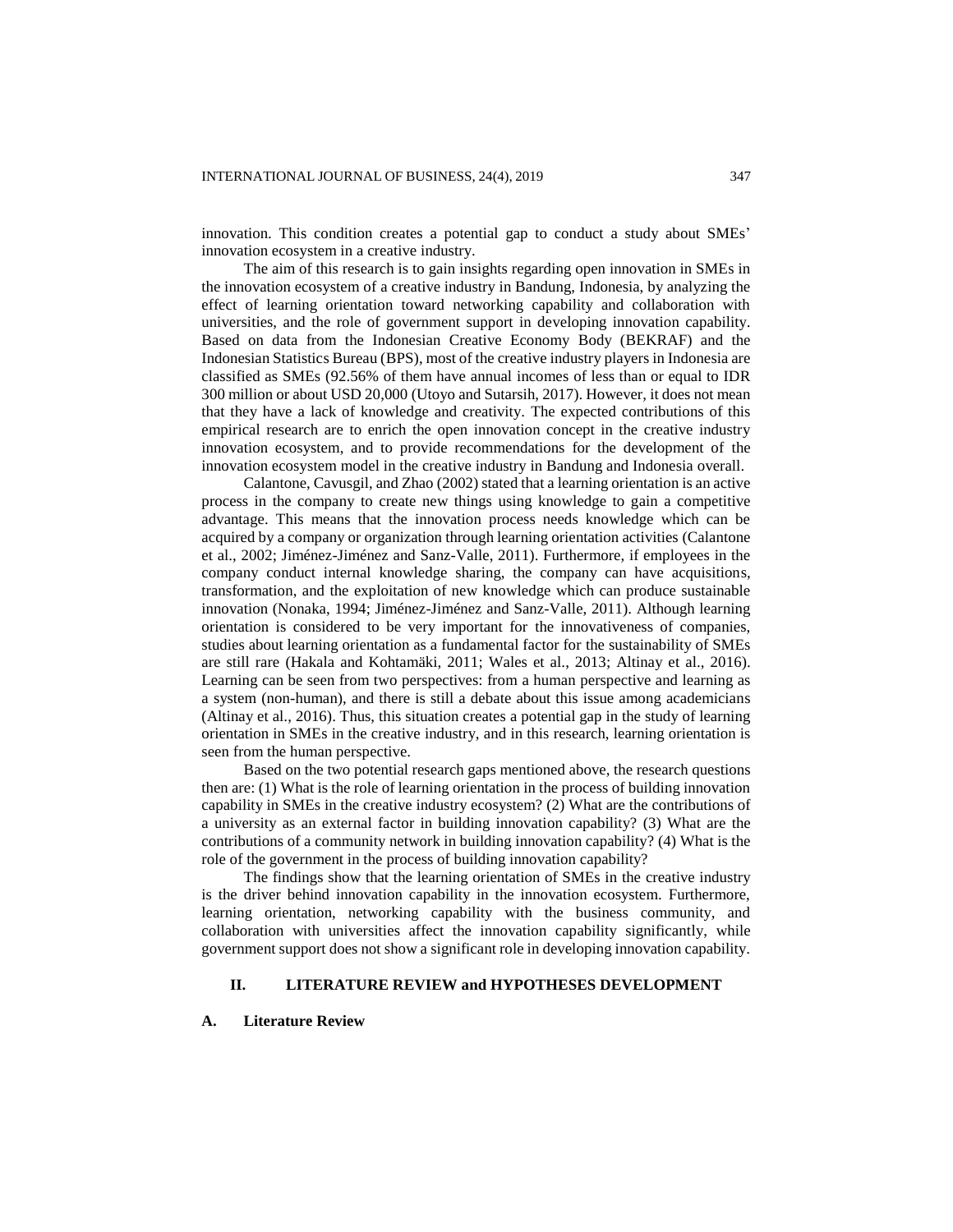Traditionally, companies use their internal resources of knowledge to develop their products or businesses; it is called closed innovation. Introduced by Chesbrough (2003), the open innovation concept suggests that companies should use both internal and external knowledge to develop their innovation capabilities to gain a competitive advantage in the market. There are two types of open innovation (Chesbrough and Crowther, 2006): inbound open innovation, which is transferring and acquiring external resources (technology, ideas, or knowledge) to a company such as an R&D contract, university collaboration, in-licensing, mergers and acquisitions, and an outbound open innovation, which is transferring the internal resources to be commercialized by external parties such as out-licensing and joint ventures. Enkel, Gassmann, and Chesbrough (2009) introduced the third type of open innovation, namely couple innovation, which is the combination of inbound and outbound innovations. By conducting the innovation process, companies interactively involve many parties, and the innovation process does not run linearly but as a system (Lundvall, 1992), and in a network manner (Powell and Grodal, 2006).

Studies about open innovation are mostly conducted in large technology-oriented companies (Chesbrough, 2003), and not many researchers have studied the implementation of this concept in an SME setting (Christensen et al., 2005; Henkel, 2006). According to Hossain and Kauranen (2016), there are six themes in open innovation research on SMEs, namely searching strategies and networking, collaboration, transforming SMEs from a closed to an open approach, open innovation performance in SMEs, knowledge development, and challenges of implementing open innovation. The open innovation concept (Chesbrough, 2003) emphasizes relations with a variety of institutions to perform innovation (Hossain, 2013). Conceptual and empirical studies about universities to support SMEs' innovations have been done by many researchers (Vaaland and Ishengoma, 2016). The engage scholarship concept emphasizes the importance of academic research, which is related to problem solving in the community (Agrawal, 2001; Simba and Ojong, 2017). Carayanis and Grigoroudis (2016) stated that a university as a research center can transfer useful knowledge for innovation. Etzkowitz and Leydesdorf (2000) emphasized the collaboration between three entities (university-industry-government) to create innovation, which is called the triple helix concept. Van Hemert, Nijkamp, and Masurel (2013) identified external parties which can support the innovations of SMEs, such as a business incubator, research institution, business association, university, and government institution.

SMEs have five constraints to perform innovation (Purcarea et al., 2013), namely, a lack of resources and access to financial institutions, a dearth of skills in innovation and management, less public procurement to foster innovation, an absence of skills to manage intellectual property, and a weakness in doing community networking and collaborating with external parties. Thus, SMEs need external resources in developing innovation capabilities to obtain knowledge as the basis of innovation. Furthermore, in creative industries in particular, SMEs should develop their innovativeness as it is the fundamental element to be an innovative organization (Saunila and Ukko, 2012).

#### **B. Hypotheses Development**

The research model is derived from the industry innovation ecosystem concept (The Organisation for Economic Co-operation and Development, 1999) and the open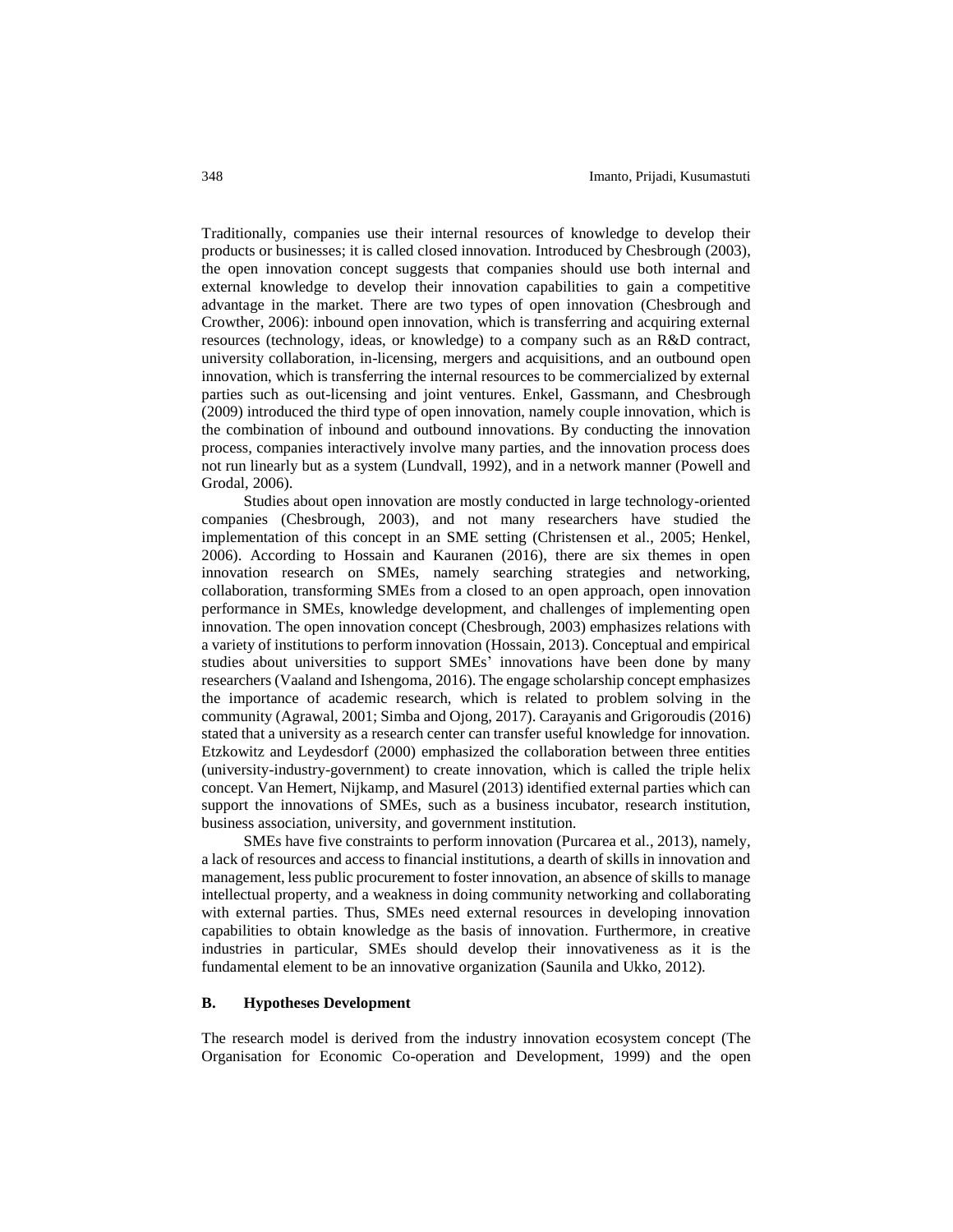innovation concept (Chesbrough, 2003). According to OECD (1999), the industry innovation concept involves the industry innovation ecosystem concepts holistically such as the National Innovation System (NIS) as an institution and actor of innovation which influences the creation, development, and distribution of innovation (Mowery and Sampat, 2004). The triple helix concept was adopted to illustrate the collaboration among industry-university-government (Etzkowitz, 2002). Then the quadruple helix concept includes the community as an important actor in developing industry innovation capability (Carayannis and Grigoroudis, 2016). Based on the NIS concept (Mowery and Sampat, 2004) and quadruple helix concept (Carayannis and Grigoroudis, 2016), this empirical study involves four actors of innovation: the industry, university, government, and community network as a creative industry innovation ecosystem.

In this research, the open innovation concept that involves the industry, university, government, and community network is classified as an inbound open innovation process (Chesbrough, 2003). The internal resource in this study is the learning orientation of SMEs as a part of organizational learning, and the external resources are the community network of SMEs, the universities as the sources of knowledge to do innovation, and the government which acts as a moderator in supporting and facilitating the collaborative innovation among SMEs, universities, and the community networks. The novelty of this study is to build the framework of an innovation ecosystem process with the learning orientation of SMEs as the driver of networking capability, collaboration with universities, innovation capability, and government support as the moderator in building innovation capabilities of SMEs in a creative industry.

## **1. Learning Orientation and Networking Capability**

Organizational learning as human resources is the main source in creating value and innovation (Casey, 2005). SMEs can obtain knowledge through their networking activities with SME business communities. Networking capability is the organizational capability and its competence to explore and exploit network resources to create market value for products and services (Mu, 2013). Learning orientation is fundamental for an organization in performing innovation through its external networking activities (Jiménez-Jiménez and Sanz-Valle, 2011). Previous studies revealed that when an organization can focus on learning through external networking to adapt to environmental threats and opportunities (Salim and Sulaiman, 2011), it can increase their competitiveness and performance (Argote and Miron-Spektor, 2011; Jiménez-Jiménez and Sanz-Valle, 2011). It can be concluded that the learning orientation of the organization is the driver to build networking capability (Walter et al., 2006; Paladino, 2008; Mu and Di Benedetto, 2012). Thus, the following hypothesis is proposed:

**H1.** The learning orientation of SMEs in a creative industry has a positive influence on networking capability.

# **2. Learning Orientation and Collaboration with Universities**

A university is a source of new knowledge, and academic research has great effects on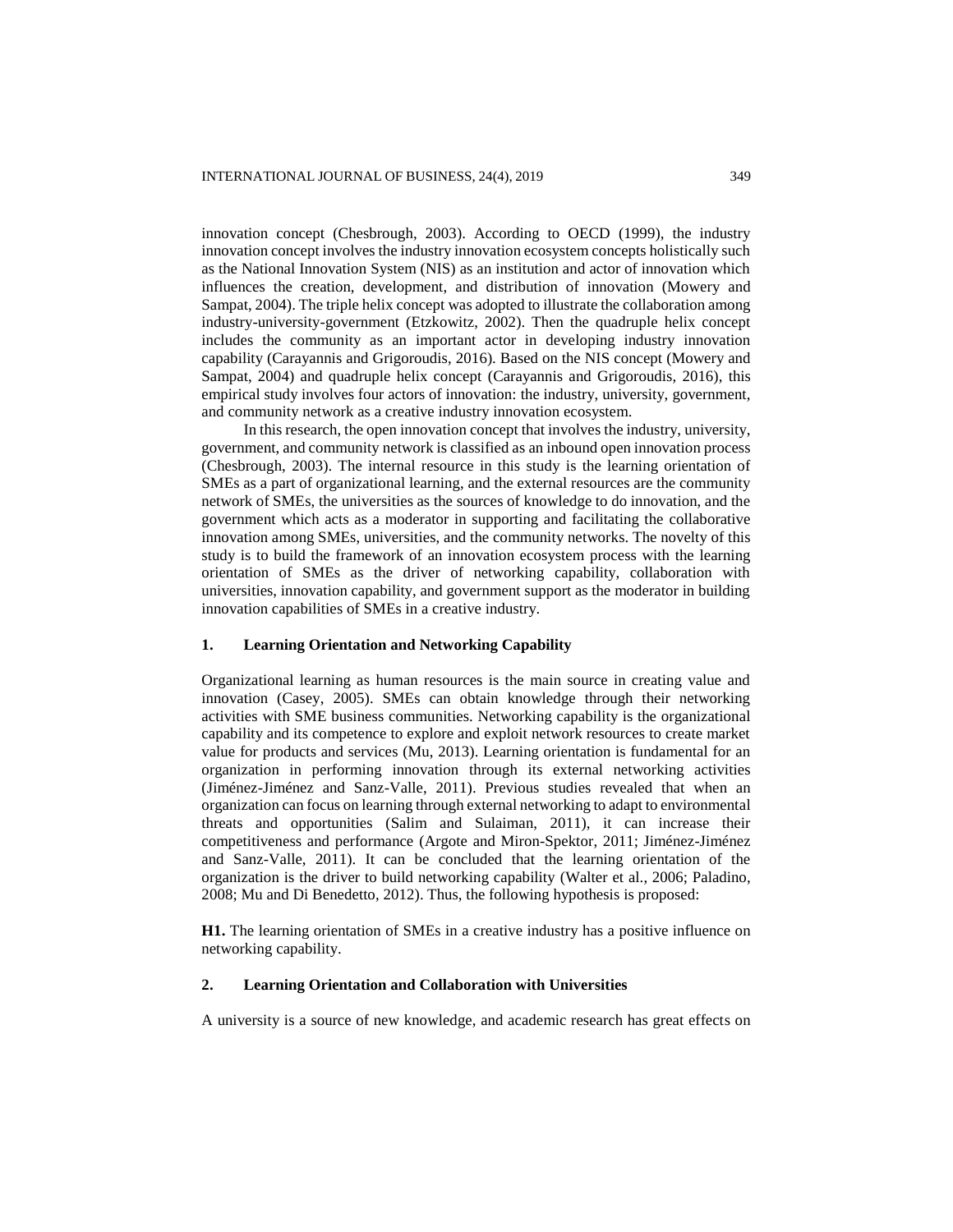productivity in research and development (Cohen et al., 2002). Academicians have an important role in developing knowledge and technology in the open innovation process in a creative industry. Academic research will be translated into both tacit knowledge and explicit knowledge (Nonaka et al., 2000), which can contribute to the development of innovation capability for SMEs in a creative industry. Learning orientation as a part of organizational learning encourages SMEs to build networking and collaborations with universities (Real et al., 2014; Dada and Fogg, 2016). Collaborating with universities is an effective tool to improve knowledge in the open innovation era and in dynamic business competition (Chesbrough, 2003; Liao et al., 2007). In an external dynamic environment, it is strongly believed that an organization with a learning orientation basis will build relationships and collaborations with universities (Neely et al., 1995; Liao et al., 2007). Thus, the following hypothesis is offered:

**H2:** The learning orientation of SMEs in a creative industry has a positive influence on collaborations with universities.

## **3. Learning Orientation and Innovation Capability**

Innovation capability is the ability to continuously transform knowledge and ideas to create a product, service, or system for the sake of an organization and its stakeholders (Lawson and Samson, 2001). According to Harkema (2003), innovation is a process to obtain new knowledge from the need to find a solution for a commercial purpose, and it requires the process of acquisition, distribution, and utilization of new knowledge (Calantone et al., 2002). A recent study mentioned that learning orientation has a positive effect on the development of innovation capability, which is a unique innovation process producing a sustainable competitive advantage. Therefore, it can be concluded that learning orientation has a direct effect on innovation capability (Jiménez-Jiménez et al., 2014). Thus, the following hypothesis is suggested:

**H3:** The learning orientation of SMEs in a creative industry has a positive influence on innovation capability.

# **4. Networking Capability and Innovation Capability**

Having a network is considered as the main issue in innovation research (Chesbrough, 2003; Gronum et al., 2012). Innovation is seen as a process created from the interactions of many different actors (Zeng et al., 2010). The importance of a network as social capital in the innovation process for SMEs has already been confirmed by various studies (Ahuja, 2000; Rhee, Park, and Lee, 2010; Zeng et al., 2010). Some previous studies about networks mentioned that making an effort to be open in a network will be very useful in creating innovation in a company (Laursen and Salter, 2006). Furthermore, some studies discovered that companies which have fewer capabilities in business networking (including building, maintaining, and utilizing relationships) have potential constraints in their growth (Ritter and Gemunden, 2003). Thus, the following hypothesis is put forward:

**H4:** The networking capability of SMEs in a creative industry has a positive influence on innovation capability.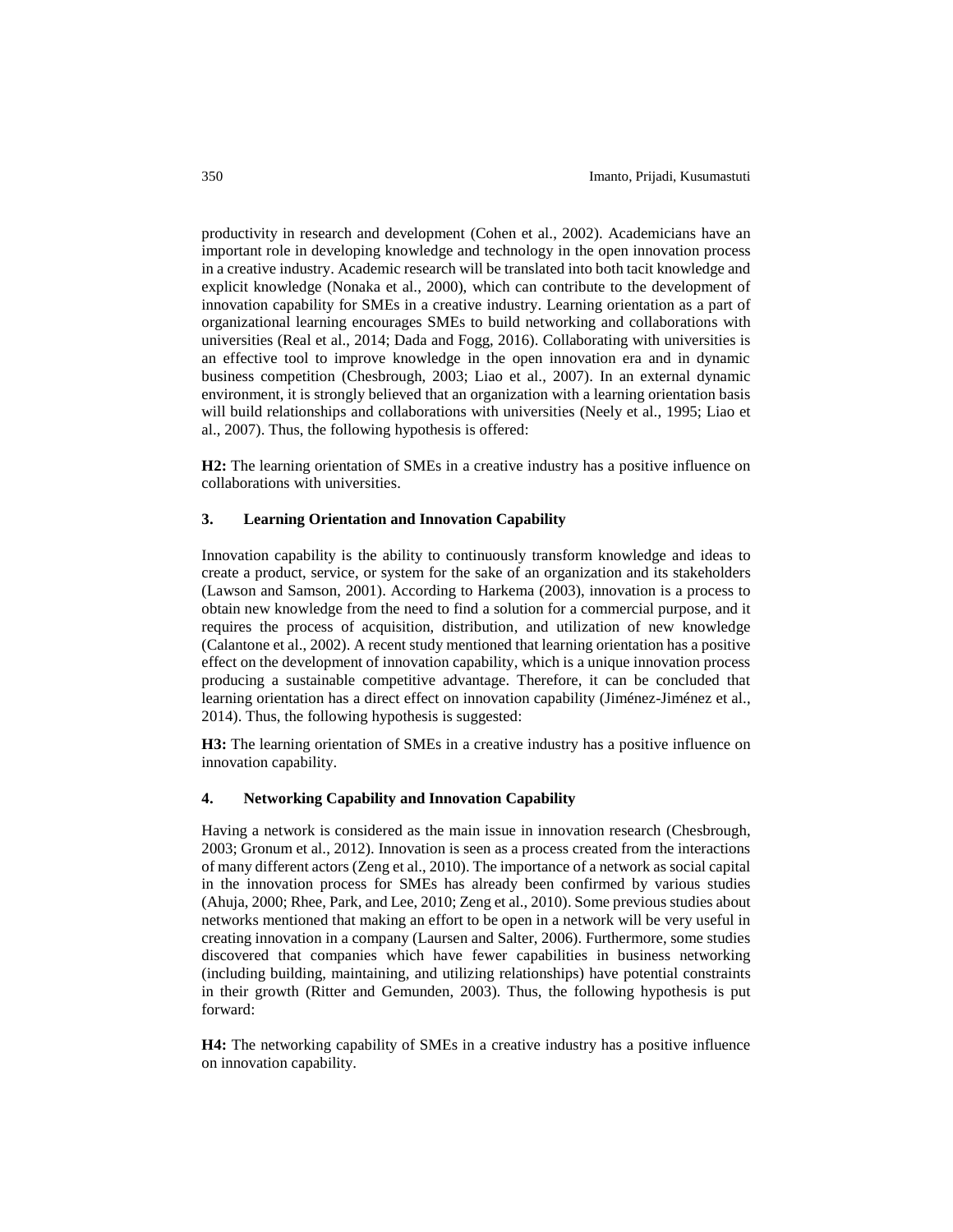#### **5. Collaboration with Universities and Innovation Capability**

A university, as a center of knowledge and research, has a strategic role which can be used by the industry as the basis of innovation. This issue is supported by the triple helix concept (Etzkowitz, 2002), which improves the connections among three actors in innovation development through relationships among industry-university-government. From the innovation research perspective, it is found that higher education and research institutions can help SMEs in improving their effectiveness (Etzkowitz and Leydesdorff, 2000; Roos et al., 2005). According to Menzies (2004) as well as Mowery and Sampat (2004), the university plays an important role in creating ideas and innovations based on knowledge. Collaborating with universities is considered very important as shown by the increasing number of joint research projects (Hall et al., 2001) and publications between industries and universities (Calvert and Patel, 2003). An organization that focuses on learning and knowledge needs to develop networking with business communities and collaboration efforts with universities to build the innovativeness of the organization (Kirkman and Phillips, 2011; Perkmann et al., 2011). Thus, the following hypothesis is proposed:

**H5:** Collaboration with universities and SMEs in a creative industry has a positive influence on innovation capability.

# **6. Government Support and Networking Capability - Innovation Capability**

The government is a public service which has an important role in promoting an innovation process (Link and Scott, 2010). The government can provide facilities to perform transformation and technology development through establishing clear standards and policies but still allowing flexibility for industries to conduct their innovation activities (Ashford, 2000; Bossink, 2002). In general, the government can support a creative economy and a creative industry by making regulations and policies for creative industry entrepreneurs, such as developing regulations and infrastructure for innovation (Lopez-Claros, 2006). First, the government supports SMEs to increase their quality of business (Doh and Kim, 2014). Second, the government encourages SMEs in overcoming their lack of technical managerial skills and financial access (Minniti, 2008). Third, the government supports SMEs by connecting with other innovation actors in building an innovation network (Nguyen and Nguyen, 2013). Fourth, the government supports SMEs by providing financial support. Fifth, the government promotes SMEs by establishing legal status and intellectual property protection (Doh and Kim, 2014). Based on those previous studies and their explanations, the government has an important role in supporting the relationships between the networking capability of SMEs with business communities and also between the collaboration of SMEs with universities (Etzkowitz and Leydesdorff, 1998) in developing innovation capability. The government stimulates the relationship of SMEs in a community network, and the stronger the role of the government is in building the network among industries, the stronger the innovation process is in SMEs (Chesbrough and Crowther, 2006; Mitra, 2000). In this case, it can be seen that the government has an important role in facilitating and moderating the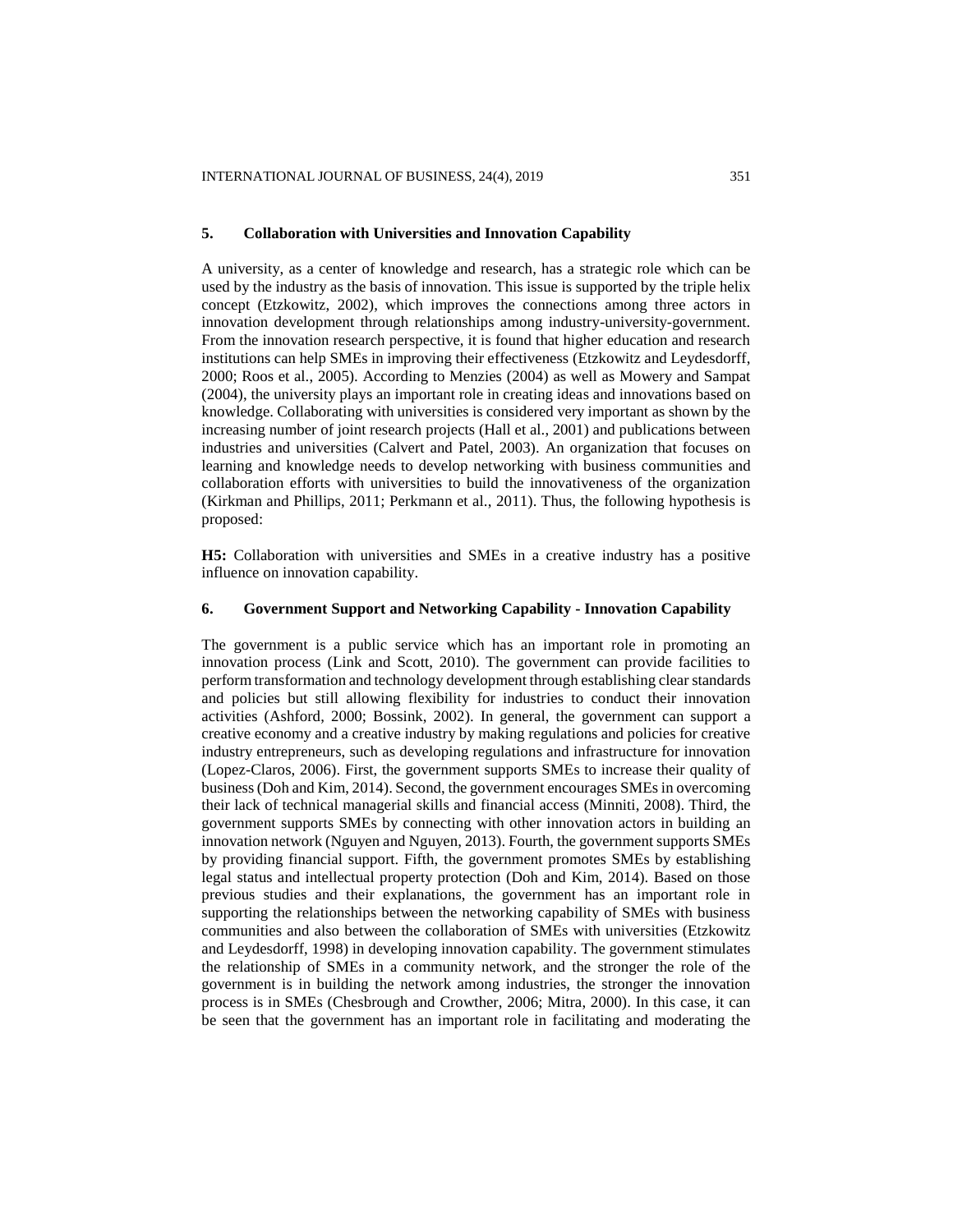innovation process. Thus, the following hypothesis is put forward:

**H6:** Government support positively moderates the influence of networking capability towards innovation capability.

# **7. Government Support and Collaboration with Universities - Innovation Capability**

The triple helix innovation model explains that universities develop business incubations to support SMEs' innovations (Etzkowitz, 2002), and this process is supported by government policies to increase knowledge for business entrepreneurs through strengthening the collaboration efforts between industries and universities in conducting research (Simard and West, 2006). The government facilitates universities to be the center of technology and innovation for SMEs (Etzkowitz and Leydesdorff, 1998). Thus, the following hypothesis is proposed:

**H7:** Government support positively moderates the influence of collaboration with universities towards innovation capability.

# **III. RESEARCH METHODOLOGY**

## **A. Unit Analysis, Population, and Target Sample**

The context of this research was creative industries in Bandung, Indonesia. The unit analysis was SMEs in the creative industry (subsector of culinary, fashion, craft, and design) in Bandung. Based on data from the Agency of SMEs and Cooperatives (Dinas Koperasi dan UMKM) of Bandung municipality, the population of SMEs in the creative industry in Bandung was around 1,500. This research used a non-probability sampling or purposive sampling method (Malhotra, 2008). Screening questions were applied, and only SMEs which had collaborations with universities, were involved in network communities, and received support from the government were included in this research. According to Hair et al. (2013), the minimum sample size required for a research model with 7 constructs or less, modest communalities (0.5), and no under identified construct, is 150. The minimum sample size recommendation for structural equation modelling based on a study by Anderson and Gerbing (1984) is 100. Thus, the target minimum sample size for this research was 150 respondents.

# **B. Operationalization of Research Variables**

Figure 1 shows the research model, which consists of 5 research variables: learning orientation, networking capability, collaboration with universities, innovation capability, and government support. These research variables were expanded further by adding measurement dimensions as well as indicators.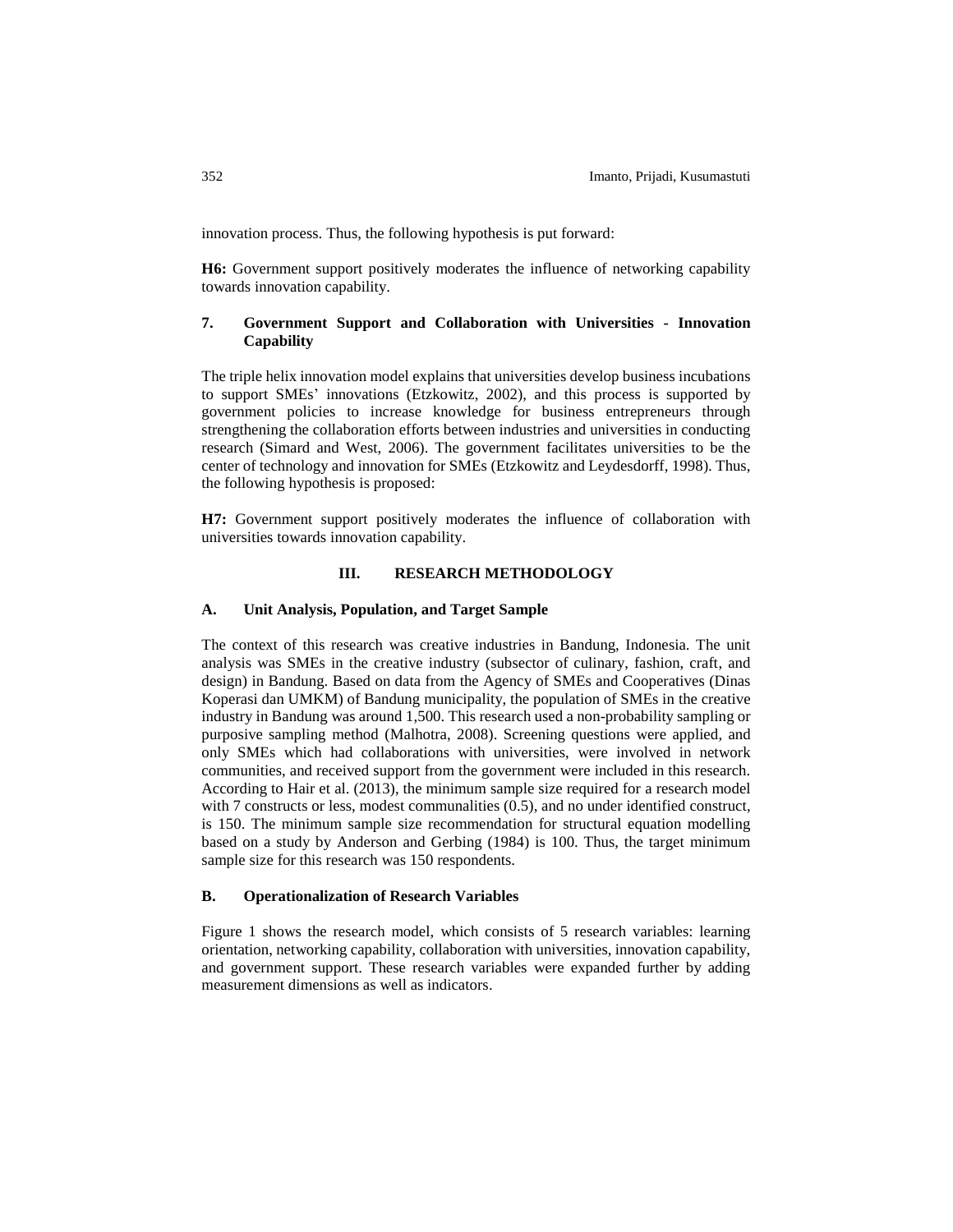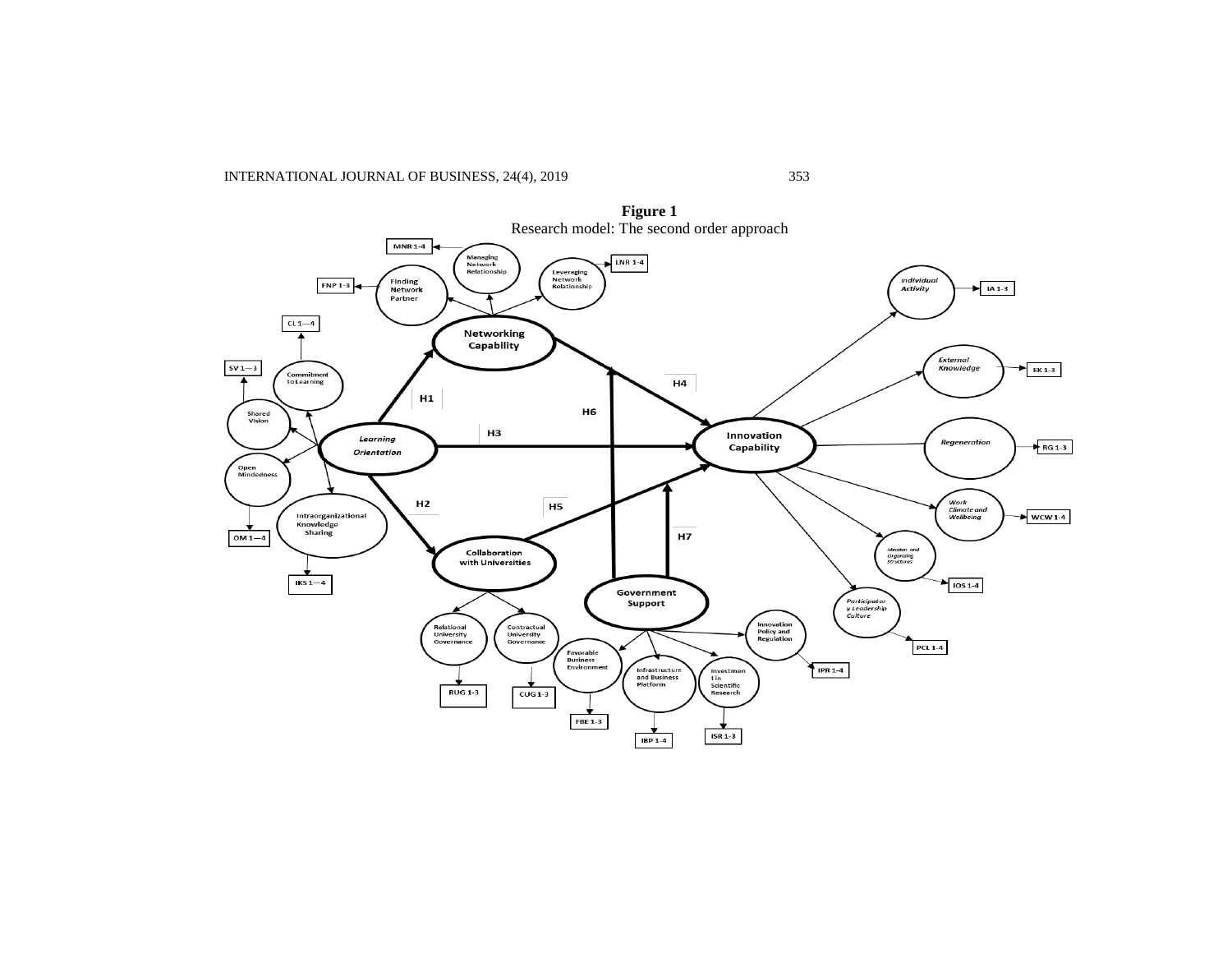The definitions of the research variables and their dimensions are listed in Table 1.

| 1 avit 1<br>Variables, dimensions, and indicator codes |                                           |                                |                                                   |  |  |  |
|--------------------------------------------------------|-------------------------------------------|--------------------------------|---------------------------------------------------|--|--|--|
| <b>Variables</b>                                       | <b>Dimensions</b>                         | Number of<br><b>Indicators</b> | <b>References</b>                                 |  |  |  |
| <b>Learning Orientation</b>                            | Commitment to learning                    | $4$ (CL1-CL4)                  | (Calantone et al., 2002);                         |  |  |  |
|                                                        | Shared vision                             | $3(SVI-SV3)$                   | (Suliyanto & Rahab, 2011)                         |  |  |  |
|                                                        | Open-mindedness                           | 4(OM1-OM4)                     |                                                   |  |  |  |
|                                                        | Intra-organizational<br>knowledge sharing | $4(IKS1-IKS4)$                 |                                                   |  |  |  |
| <b>Collaboration with</b><br><b>Universities</b>       | Relational university<br>governance       | 3(RUG1-RUG3)                   | (Garcia-Perez-de-Lema et al.,<br>$2017$ :         |  |  |  |
|                                                        | Contractual university<br>governance      | $3$ (CUG1-CUG3)                | (D'Este & Patel, 2007);<br>(Bruneel et al., 2010) |  |  |  |
| <b>Networking</b><br>Capability                        | Finding network<br>partners               | 3(FNP1-FNP3)                   | (Mu & Di Benedetto, 2012)                         |  |  |  |
|                                                        | Managing network<br>relationships         | $4(MNR1-MNR4)$                 |                                                   |  |  |  |
|                                                        | Leveraging network<br>relationships       | $4(LNR1-LNR4)$                 |                                                   |  |  |  |
| <b>Government Support</b>                              | Favorable business<br>environment         | 3(FBE1-FBE3)                   | (Patanakul & Pinto, 2014);                        |  |  |  |
|                                                        | Infrastructure and<br>business platform   | 3(IBP1-IBP3)                   | (Doh & Kim, 2014)                                 |  |  |  |
|                                                        | Investment in scientific<br>research      | $3(ISR1-ISR3)$                 |                                                   |  |  |  |
|                                                        | Innovation policies and<br>regulations    | $4$ (IPR1-IPR4)                |                                                   |  |  |  |
| <b>Innovation Capability</b>                           | Participatory leadership<br>culture       | $4(PLC1-PLC4)$                 | (Saunila et al., 2014);                           |  |  |  |
|                                                        | Ideation and organizing<br>structure      | $4(IOS1-IOS4)$                 | (Saunila, 2016)                                   |  |  |  |
|                                                        | Work climate and well-                    | $4(WCW1 -$                     |                                                   |  |  |  |
|                                                        | being                                     | WCW4)                          |                                                   |  |  |  |
|                                                        | Regeneration                              | $3(RG1-RG3)$                   |                                                   |  |  |  |
|                                                        | External knowledge                        | 3(EK1-EK3)                     |                                                   |  |  |  |
|                                                        | Individual activity                       | $3(IA1-IA3)$                   |                                                   |  |  |  |

**Table 1**

# **IV. RESULTS AND DISCUSSION**

# **A. Data Collection and Research Sample Data**

The data collection for the study was obtained through a survey using questionnaires, which were distributed in Indonesia. The 200 questionnaires were distributed to SMEs in the industry subsector of culinary, fashion, craft, and design, which had passed the screening questions, whose names and addresses were from the Agency of SMEs and Cooperatives of Bandung municipality and BCCF (Bandung Creative City Forum). The questionnaires were distributed by direct visits to respondents, or some respondents were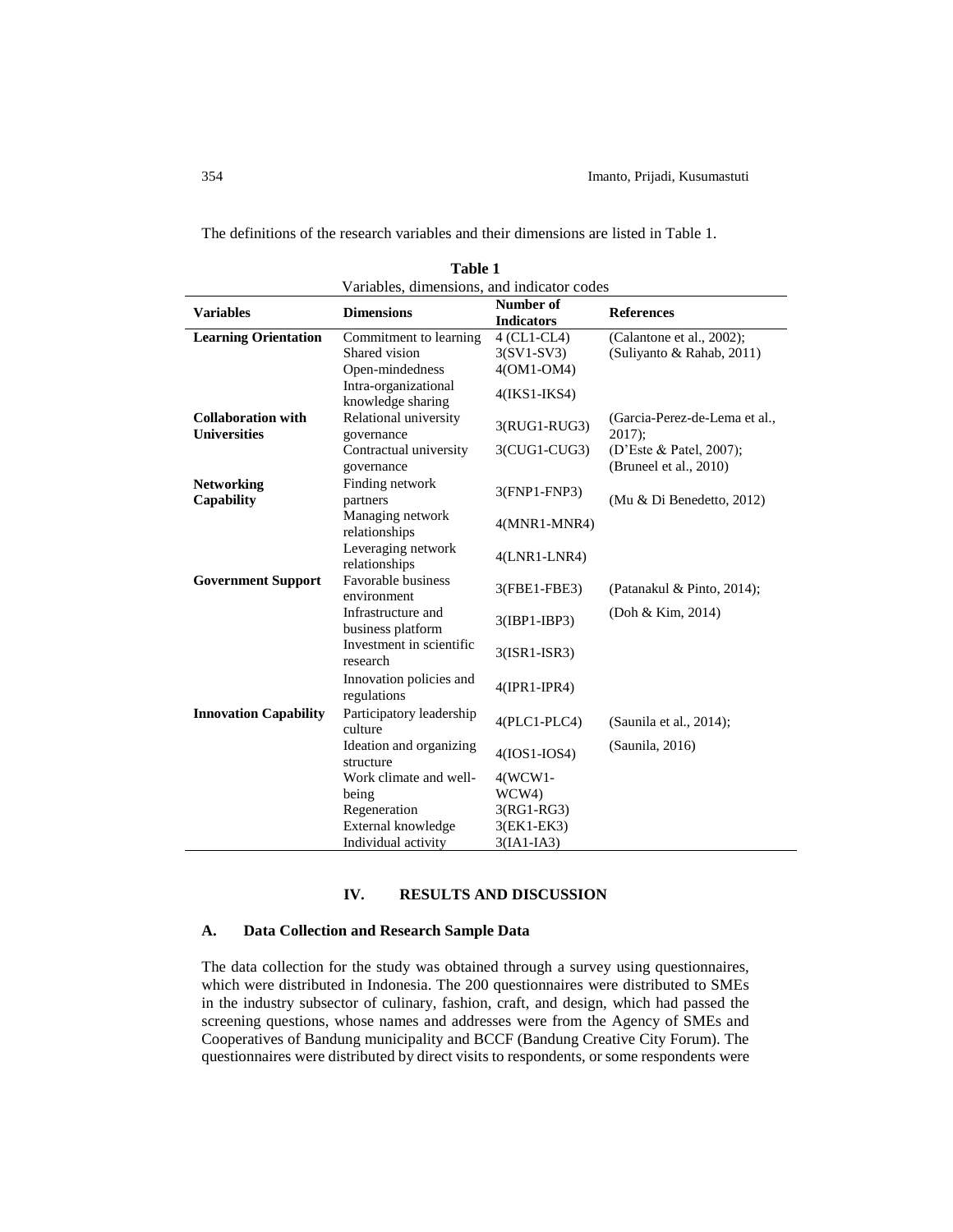invited to complete the questionnaires in certain events. Out of 200 distributed questionnaires, 180 were completed (90% response rate). Then, these questionnaires were examined for their content and if necessary were verified by calling the respondents. The process generated 156 valid questionnaires from 156 SMEs (1 respondent per SME), which were then used as sample data for this research.

# **B. Profile of Respondents and SMEs**

The profile of respondents and SMEs in this research is shown in Table 2 (the highest percentage for each characteristic is printed in bold).

| Characteristic                    | <b>Number</b>  | Percentage |
|-----------------------------------|----------------|------------|
| 1. Ages of respondents            |                |            |
| $<$ 30 years                      | 49             | 31.4       |
| 30-40 years                       | 56             | 35.9       |
| $41 - 50$ years                   | 46             | 29.5       |
| $> 50$ years                      | 5              | 3.2        |
| 2. Gender of respondents          |                |            |
| Male                              | 66             | 42.3       |
| <b>Female</b>                     | 90             | 57.7       |
| 3. Education of respondents       |                |            |
| Junior high school or below       | $\overline{2}$ | 1.3        |
| Senior high school                | 48             | 30.8       |
| <b>Bachelor's Degree</b>          | 83             | 53.2       |
| Master's Degree or above          | 23             | 14.7       |
| 4. Position of respondents        |                |            |
| <b>Manager</b>                    | 94             | 60.3       |
| Owner                             | 27             | 17.3       |
| Owner and Manager                 | 35             | 22.4       |
| 5. Ages of firm                   |                |            |
| $<$ 2 years                       | 22             | 14.1       |
| $2 - 5$ years                     | 86             | 55.1       |
| $> 5$ years                       | 48             | 30.8       |
| 6. Revenue/year                   |                |            |
| $<$ IDR 300 million               | 117            | 75.0       |
| $>$ IDR 300 million - 2.5 billion | 34             | 21.8       |
| $>$ IDR 2.5 billion - 50 billion  | 5              | 3.2        |
| 7. Subsector of Creative          |                |            |
| <b>Industries</b>                 |                |            |
| Culinary                          | 44             | 28.2       |
| <b>Fashion</b>                    | 57             | 36.5       |
| Craft                             | 36             | 23.1       |
| Design                            | 19             | 12.2       |

**Table 2** Profile of respondents and SMEs (N=156)

Note:  $1 \text{ USD} = \text{IDR}.15,000$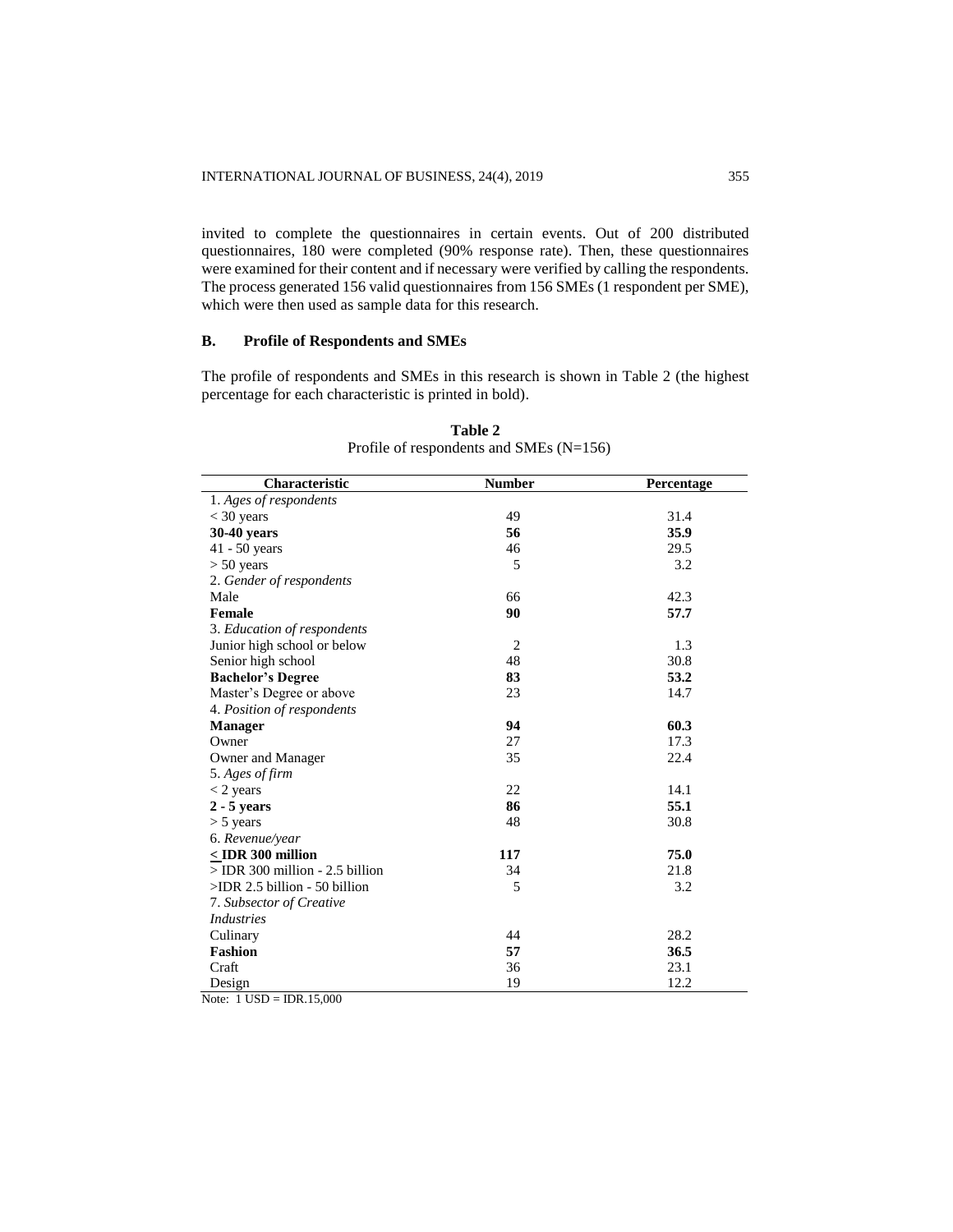# **C. Data Analysis and Hypotheses Testing**

A data analysis was conducted by using structural equation modelling (SEM) with a sample size of 156. SEM was used because, first, structural equation modelling provides an appropriate and the most efficient estimation techniques for a series of separate multiple regression equations estimated simultaneously (Hair et al., 2013). Second, the variables in the research model are latent variables that cannot be measured directly but through their indicators or observed variables. This is known as a measurement model in SEM. Third, the relationships among latent variables are quite complex in the form of multiple interrelated dependence relationships or simultaneous equations. This is known as a structural model in SEM (Hair et al., 2013; Hoyle, 2016). Fourth, structural equation modelling (SEM) depicts relations among observed and latent variables in various types of theoretical models, which provide a quantitative test of hypotheses by the researcher. The data analysis follows a procedure called a "two-step approach" from Anderson and Gerbing (1988). This procedure includes an analysis of the measurement model and an analysis of the structural model.

#### **1. Measurement Model**

An analysis of the measurement model aimed to evaluate the validity and reliability of the measurement model. Referring to Figure 1 and Table 1, it can be seen that there are 5 measurement models of research variables: learning orientation (LO), collaboration with universities (CU), networking capability (NC), government support (GS), and innovation capability (IC). These measurement models are second order measurement models or a second order confirmatory factor analysis (2<sup>nd</sup> Order CFA). Each 2<sup>nd</sup> Order CFA consists of first order measurement models which represent the relation between a dimension and its indicators  $(1<sup>st</sup> Order CFA)$ , and second order measurement models which represent the relation between a research variable and its dimensions.

An evaluation of the validity of indicators on their dimensions ( $1<sup>st</sup>$  Order CFA) is executed by testing the standardized factor loading (SFL) of these indicators. If the SFL of an indicator is equal to or higher than 0.50, the indicator is considered as valid. If the SFL is less than 0.50, then the indicator is considered as not valid and excluded or dropped from its measurement model. Out of 66 indicators in Table 1, only 2 indicators had an SFL of less than 0.50; thus, they were excluded from the measurement model. The remaining 64 indicators were valid indicators/measurements of their related dimensions. A similar procedure was applied to evaluate the validity of dimensions for their related research variables. The results show that all 19 dimensions were valid measurements of their related variables.

An evaluation of the reliability of the measurement model of the dimensions  $(1<sup>st</sup>$ Order CFA) and research variables ( $2<sup>nd</sup>$  Order CFA) was executed by testing the variance extracted (VE) and construct reliability (CR). If a measurement model had a VE  $\geq$  0.50 and a CR  $\geq$  0.70, then the measurement model had good reliability (Wijanto, 2015; Igbaria et al., 1997). All 19 measurement models of the dimensions had a  $CR \ge 0.70$ , while some of them had a VE of slightly less than 0.50. But in general, these 19 dimensions had good reliability. Meanwhile, all 5 measurement models of the research variables had a VE  $\geq$  0.50 and a CR  $\geq$  0.70. It means that all research variables had good reliability. Thus, it can be concluded that the measurement models of the research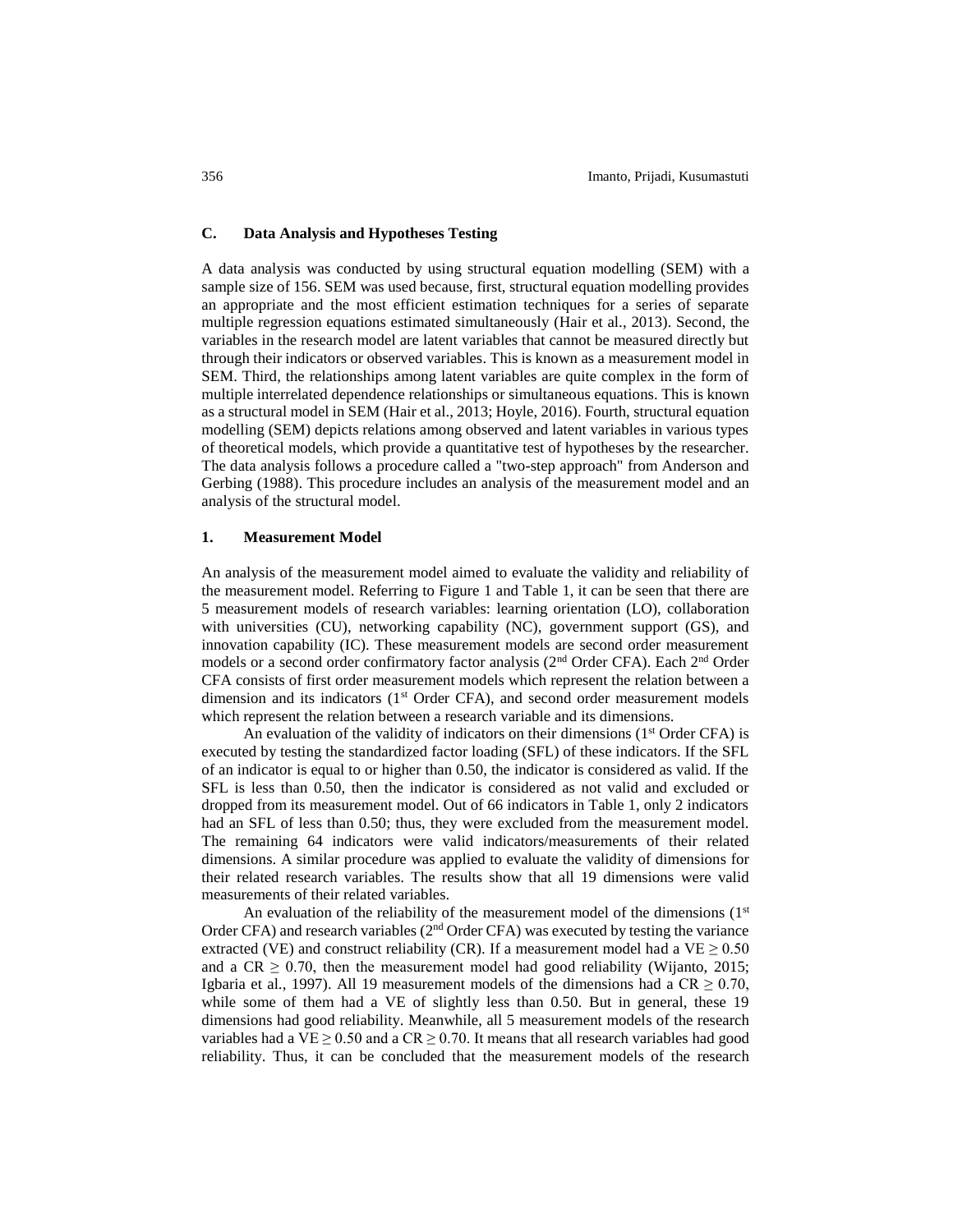variables have good validity and reliability.

After a valid and reliable measurement model was obtained, the next process was to calculate the latent variable score (LVS) of the 19 dimensions and 5 research variables (Jöreskog et al., 2006). This LVS calculation was needed: a) to represent the moderation of government support (GS) to the influence of CU to IC and the influence of NC to IC in SEM; and b) to perform parceling. The moderation of GS on the influence of CU to IC and on the influence of NC to IC are represented in SEM using Jöreskog's interaction model (Jöreskog, 2000; Kenny and Judd, 1984; Wijanto, 2015). The creation of new variables, namely ModGSCU and ModGSNC, is the representation of the moderation of GS to the influence of CU on IC and the moderation of GS to the influence of NC to IC respectively. The ModGSCU is measured by the single indicator GSx CU, which is derived from the multiplication of LVS of CU with LVS of GS. Similarly, the ModGSNC is measured by the single indicator GSxNC, which is derived from the multiplication of the LVS of CU with the LVS of GS.

Bentler and Chou (1987) suggested a rule of thumb related to the minimum sample size required by SEM, which is 5 units of analysis for each indicator in the model. Therefore, by referring to the research model in Figure 2 (excluding GS as a moderator variable), then the minimum sample size required for this research should be  $5 \times 51 = 255$ SMEs. Since the sample size of this research was only 156, then an item parceling (Rhemtulla, 2016) using LVS was needed to be performed. With the availability of LVSs of 17 dimensions (including moderation), item parceling is implemented through the simplification or transformation of measurement models of 4 research variables from  $2<sup>nd</sup>$ Order CFA (4 research variables, 15 dimensions, and 51 indicators) into 1<sup>st</sup> Order CFA (6 research variables - including moderation and 17 indicators). This simplification reduces the minimum sample size requirement from 255 SMEs to 5x17 = 85 SMEs. Thus, the sample size of this research (156) was sufficient. Parceling can simplify the research model. It also improves the overall fit and improves the ratio between variables and sample size to be more optimal. With parceling, the results of the parameter estimation become more stable, especially for small sample sizes (Bandalos, 2002). An example of a second-order measurement model of learning orientation is depicted in Figure 2.

The results in Figure 2 show that from all the dimensions that represent variable LO, IKS is the most dominant one in representing LO (standardized factor loading  $= 1$ ).

# **2. Structural Model**

The second step of SEM is to analyze the structural model. It aims to analyze the relationship between all latent variables of the research which form the research hypotheses. This analysis consists of the overall model fit analysis and a significance test for the path coefficient. The measurement model analysis causes: a) the creation of 2 interaction variables namely ModGSCU and ModGSNC, as representations of the moderating variables in SEM, and b) the transformation of measurement models of 4 research variables from 2<sup>nd</sup> Order CFA to 1<sup>st</sup> Order CFA. The results were used to simplify the research model in Figure 1. The estimation of the simplified research model was executed, and the path diagram is shown in Figure 3.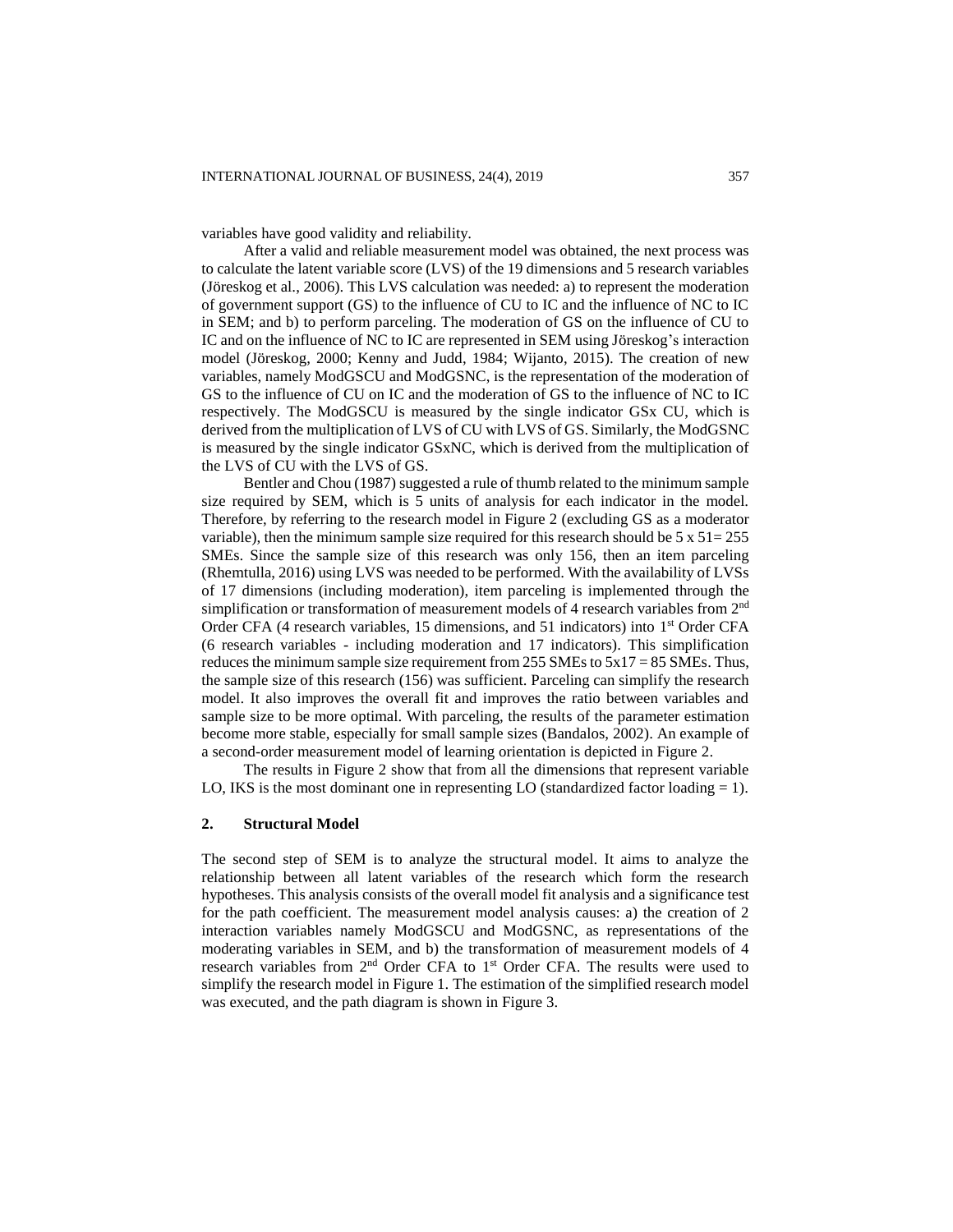

**Figure 2** Second-order measurement model of LO (standardized solution)

GOFI: RSMEA  $( $0.08^{**}$ ) = 0.0; NNFI ( $>$  0.90<sup>**</sup>) = 1.05; CFI ( $>$  0.90<sup>**</sup>) = 1.00; IFI ( $>$  0.90<sup>**</sup>) = 1.04; GFI ( $>$$  $0.90^{**}$ ) =  $0.88$ . \*\* Criteria for Good Fit;  $*$  Fixed Parameter



**Figure 3**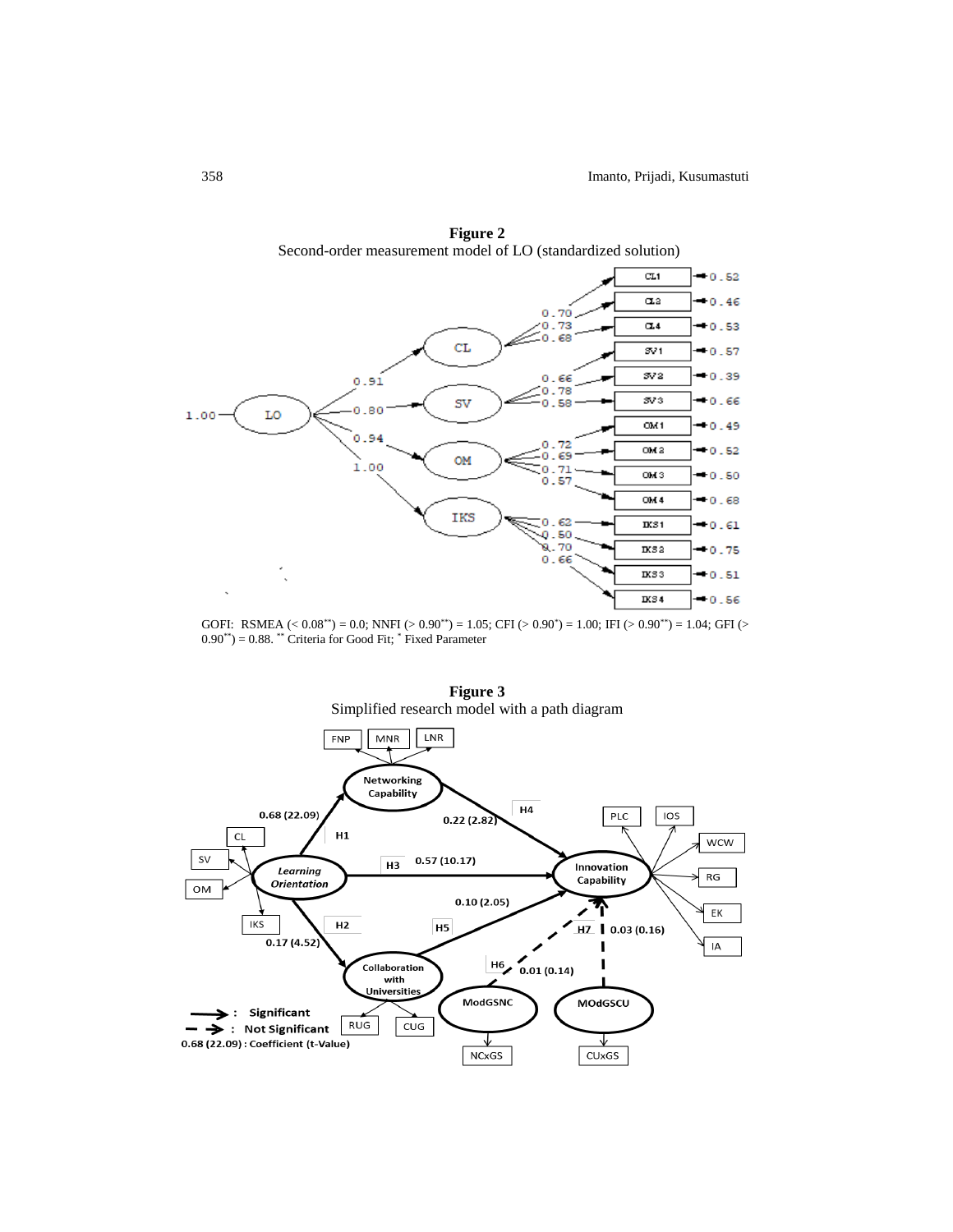The estimation results and overall model fit are summarized in Table 3. Table 3 also shows that all GOFIs (RMSEA, NNFI, CFI, IFI, and GFI) have a good fit. Thus, it can be concluded that the overall model fit is good. The research hypotheses can be tested and the results are shown in Table 4. It can be seen that only 5 out of 7 hypotheses are supported by the data.

| Table 3                                                                                  |                    |          |                             |  |  |  |  |
|------------------------------------------------------------------------------------------|--------------------|----------|-----------------------------|--|--|--|--|
| Summary of estimation results and overall model fit.                                     |                    |          |                             |  |  |  |  |
| Path                                                                                     | <b>Coefficient</b> | t-Value* | Conclusion                  |  |  |  |  |
| $LO \rightarrow NC$                                                                      | 0.68               | 22.09    | <b>Significant Positive</b> |  |  |  |  |
| $LO \rightarrow CU$                                                                      | 0.17               | 4.52     | <b>Significant Positive</b> |  |  |  |  |
| $LO \rightarrow IC$                                                                      | 0.57               | 10.17    | <b>Significant Positive</b> |  |  |  |  |
| $NC \rightarrow IC$                                                                      | 0.22               | 2.82     | <b>Significant Positive</b> |  |  |  |  |
| $\text{CU} \rightarrow \text{IC}$                                                        | 0.10               | 2.05     | <b>Significant Positive</b> |  |  |  |  |
| $MODGSNC \rightarrow IC$                                                                 | 0.01               | 0.14     | Not Significant             |  |  |  |  |
| $MODGSCU$ -> IC                                                                          | 0.03               | 0.61     | Not Significant             |  |  |  |  |
| GOFI: RSMEA ( $\leq 0.08^{**}$ ) = 0.0; (NNFI $\geq 0.90^{**}$ ) = 1.03;                 |                    |          |                             |  |  |  |  |
| CFI ( $> 0.90^{**}$ ) = 1.00; IFI ( $> 0.90^{**}$ ) = 1.02; GFI ( $> 0.90^{**}$ ) = 0.99 |                    |          |                             |  |  |  |  |

\* t value  $\geq$  1.96: significant \*\*\*: Criteria for Goodness of Fit

| <b>Research Hypotheses</b>                                                                                                           | <b>Results</b>       | Conclusion                   |
|--------------------------------------------------------------------------------------------------------------------------------------|----------------------|------------------------------|
| H1: The learning orientation of SMEs has a<br>positive influence on the networking capability.                                       | Significant positive | H <sub>1</sub> supported     |
| H <sub>2</sub> : The learning orientation of SME <sub>s</sub> has a<br>positive influence on the collaboration with<br>universities. | Significant positive | H <sub>2</sub> supported     |
| H <sub>3</sub> : The learning orientation of SME <sub>s</sub> has a<br>positive influence on the innovation capability.              | Significant positive | H <sub>3</sub> supported     |
| H4: The networking capability of SMEs has a<br>positive influence on innovation capability.                                          | Significant positive | H <sub>4</sub> supported     |
| H <sub>5</sub> : Collaboration with universities and SME <sub>s</sub><br>has a positive influence on the innovation<br>capability.   | Significant positive | H <sub>5</sub> supported     |
|                                                                                                                                      |                      |                              |
| H6: Government support positively moderates<br>the influence of networking capability on<br>innovation capability                    | Not significant      | H <sub>6</sub> not supported |
| H7: Government support positively moderates<br>the influence of collaboration with universities on<br>innovation capability.         | Not significant      | H <sub>7</sub> not supported |

| Table 4                           |  |
|-----------------------------------|--|
| Research hypotheses' test results |  |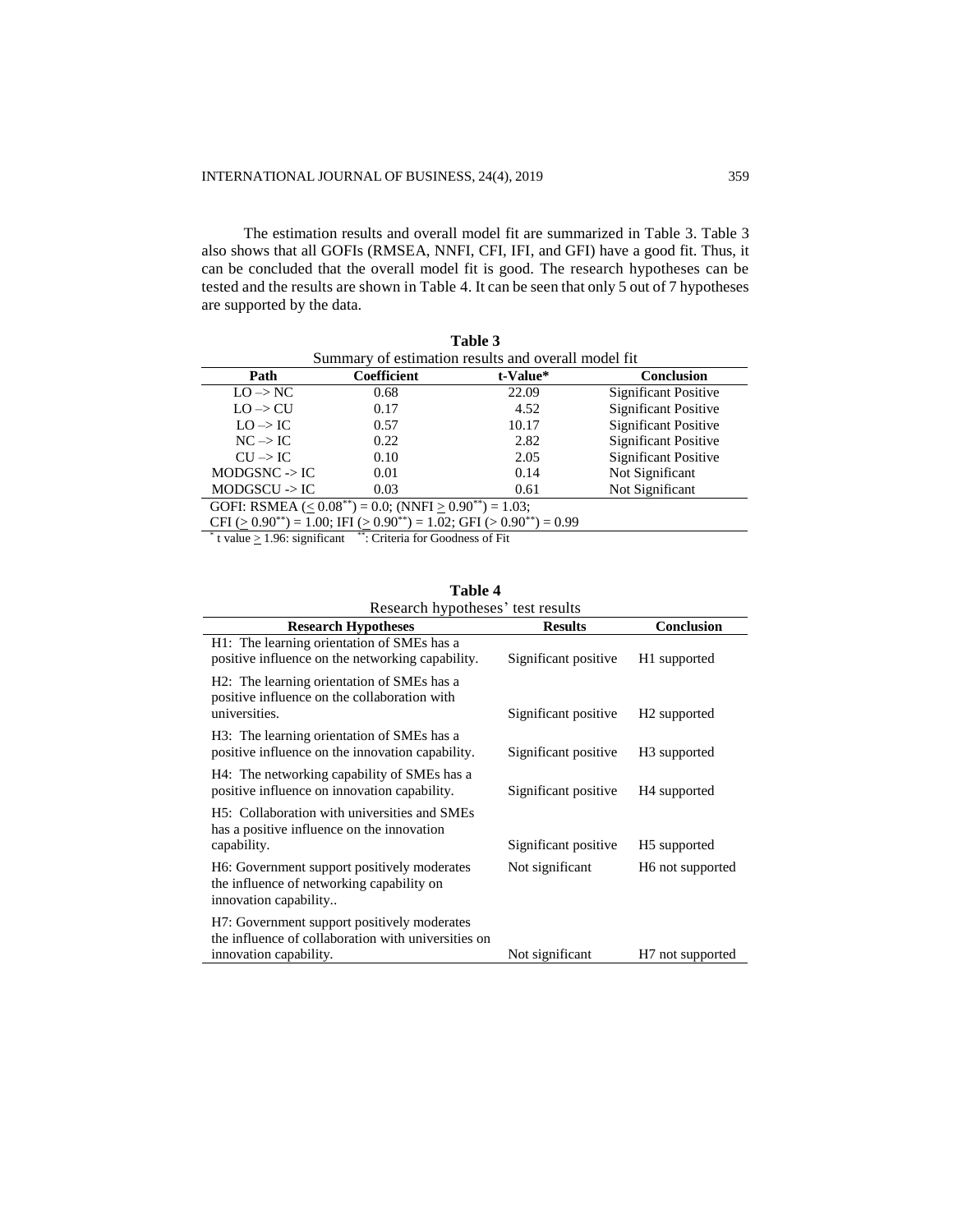## **D. Discussion**

In this section, a discussion is presented about the findings of the research. The results show that learning orientation is the driver of innovation capability in the innovation ecosystem of SMEs in the creative industry. Learning orientation has a significant positive effect towards networking capability (H1 is supported). This result supports a previous study by Mu (2013), which found that SMEs can obtain knowledge through their networking activities from their networking capability in creating value. Learning orientation also has a significant positive effect on collaboration with a university (H2 is supported). This result is in line with previous studies which discovered that learning orientation encourages SMEs to build collaboration with universities (Real et al., 2014; Dada and Fogg, 2016), and collaboration with universities is an effective tool to improve knowledge in an open innovation era (Chesbrough, 2003; Liao et al., 2007). Learning also has a significant and positive effect on innovation capability (H3 is supported). This finding supports a study by Jimenez et al. (Jiménez-Jiménez et al., 2014), which revealed that learning orientation has a direct effect on innovation capability.

The networking capability of SMEs has a significant and positive effect on innovation capability (H4 is supported). This result is in line with some previous studies which claim that being open in a network is useful for building innovativeness (Laursen and Salter, 2006), and companies which are weak in networking capability have difficulties to grow (Ritter and Gemunden, 2003). Collaboration between a university and SME also has a significant and positive effect on innovation capability (H5 is supported). This result supports past studies which found that an organization relies on learning and knowledge, and it needs to develop collaboration with universities to build innovation capability (Kirkman and Phillips, 2011; Perkmann et al., 2011).

Hence, the above results provide insights into the role of learning orientation of SMEs in the creative industry. Learning orientation is fundamental for SMEs in the creative industry in Bandung to build innovation capability through collaboration with business community networks and universities. The results are in line with those of previous studies (Calantone et al., 2002; Jiménez-Jiménez and Sanz-Valle, 2011; Kotabe et al., 2011).

However, it is found that the moderating effect of government support towards the influence of networking capability on innovation capability is not significant (H6 is not supported). This finding does not support a previous study which discovered that the government supports SMEs in developing a network to build their innovation capability (Nguyen and Nguyen, 2013). The moderating effect of government support on the influence of collaboration with universities on innovation capability is not significant either (H7 is not supported). This result is not in line with previous studies that state the government policy supports universities to develop the business incubation (Etzkowitz, 2002), and strengthen the collaboration between industry and university research (Simard and West, 2006). Thus, surprisingly, it can be seen that SMEs in the creative industry in Bandung do not perceive government support as a significant factor in the development of their innovation capabilities.

Learning orientation is represented by its dimensions (see Figure 2), and the dimension which predominantly represents LO is intra-organizational knowledge sharing (IKS;  $SFL=1.00$ ). It means that if SMEs continuously increase the activities of intra-organizational knowledge sharing, it will have the greatest impact on the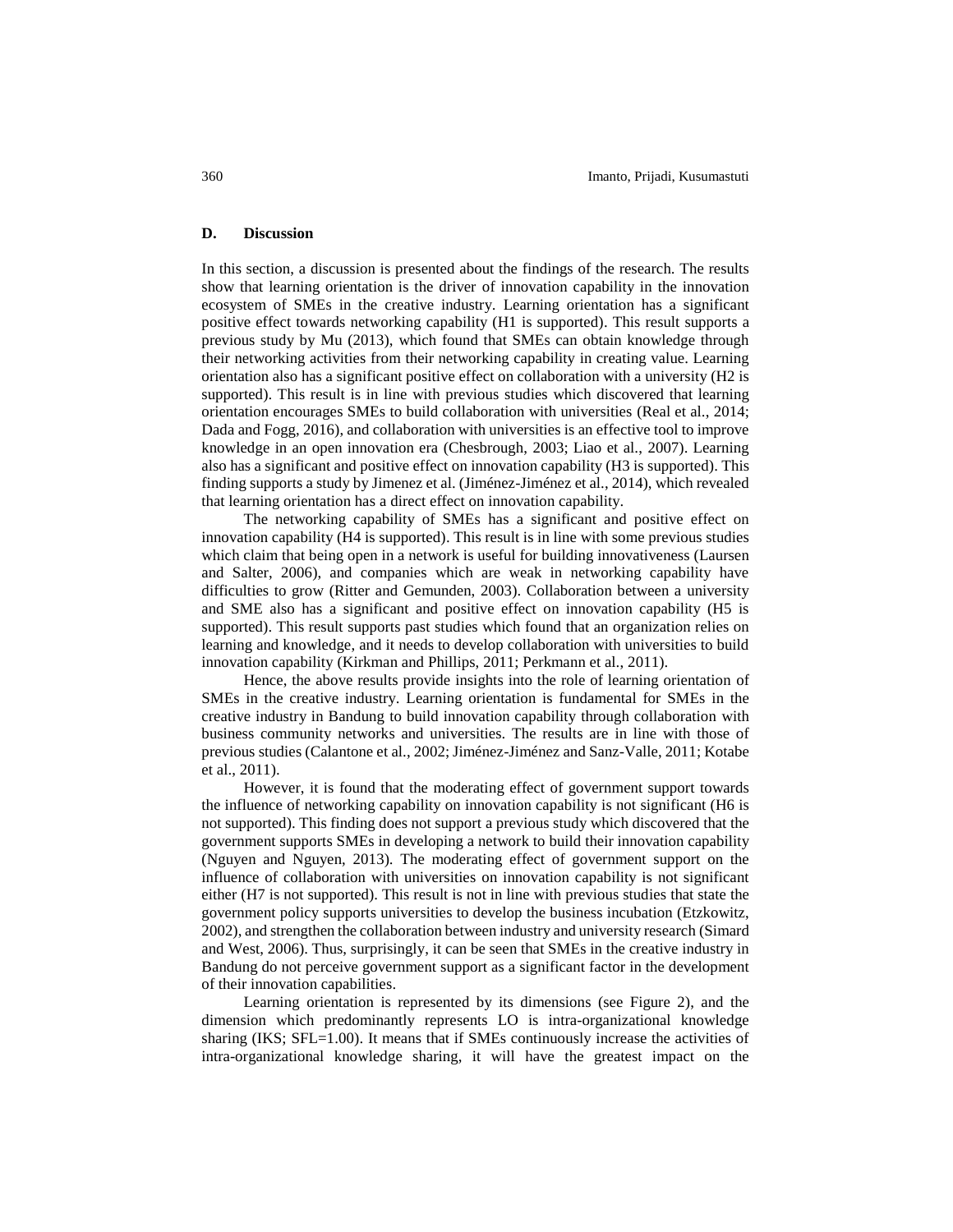innovativeness of the SMEs. IKS includes the willingness to learn from history and past experiences, to learn from the successes or failures of other organizations, and to share knowledge within the company.

Government support (GS) is represented by its dimensions. Also, it can be seen that in Figure 4, investment in scientific research (ISR) is the most dominant one (SFL= 1.00). In fact, the municipality of Bandung has implemented an innovation program to support SMEs in the creative industry, which includes providing a favorable business environment by supporting the creative industry community, and by building an innovation platform like Bandung Creative Hub. Investments in scientific research have been done by building a business incubator for innovation, developing innovation policies, and being a member of ICCN and UCCN. The municipality of Bandung already has innovation policies and regulations (Pratiwi and Riyadi, 2015). Previous studies found that government regulations and policies can support innovation (Ashford et al., 1985). However, if the implementation is not well-managed, it will not be effective and even inhibit the innovation process.

The findings provide insights into the collaborative innovation process involving SMEs in the creative industry, universities, business communities, and the government. The results indicate that SMEs, business communities, and universities work together pretty well in the innovation ecosystem platform, while the government still needs to evaluate and refine its innovation support program, so that it can benefit SMEs significantly. Referring to the demography, the majority of the respondents were in the culinary and fashion subsectors (65%) with an annual revenue of IDR 300 million or less. Hence, it can also be inferred that small businesses in the creative industry in Bandung have a strong learning orientation, even though they are without significant support from the government.

## **V. CONCLUSION AND RECOMMENDATIONS**

#### **A. Conclusion**

This research proposed an innovation ecosystem model with an open innovation concept that can be used to analyze the development of SMEs' innovation capabilities in the creative industry. The results indicate that the development of innovation capability mostly relies on the learning orientation of SMEs as the internal resources.

The findings show that in general, learning orientation is the driver behind the innovativeness of SMEs, directly or indirectly, mainly through their networking capabilities with business community networks as the external resources. SMEs' collaborations with universities also contribute in developing innovation capabilities. Surprisingly, the findings indicate that government support does not show a significant moderating effect on the development of SMEs' innovation capabilities. This implies that although Bandung municipality has implemented an innovation program to support SMEs, the program still needs to be refined, especially at the execution level so that its benefits can be felt by SMEs.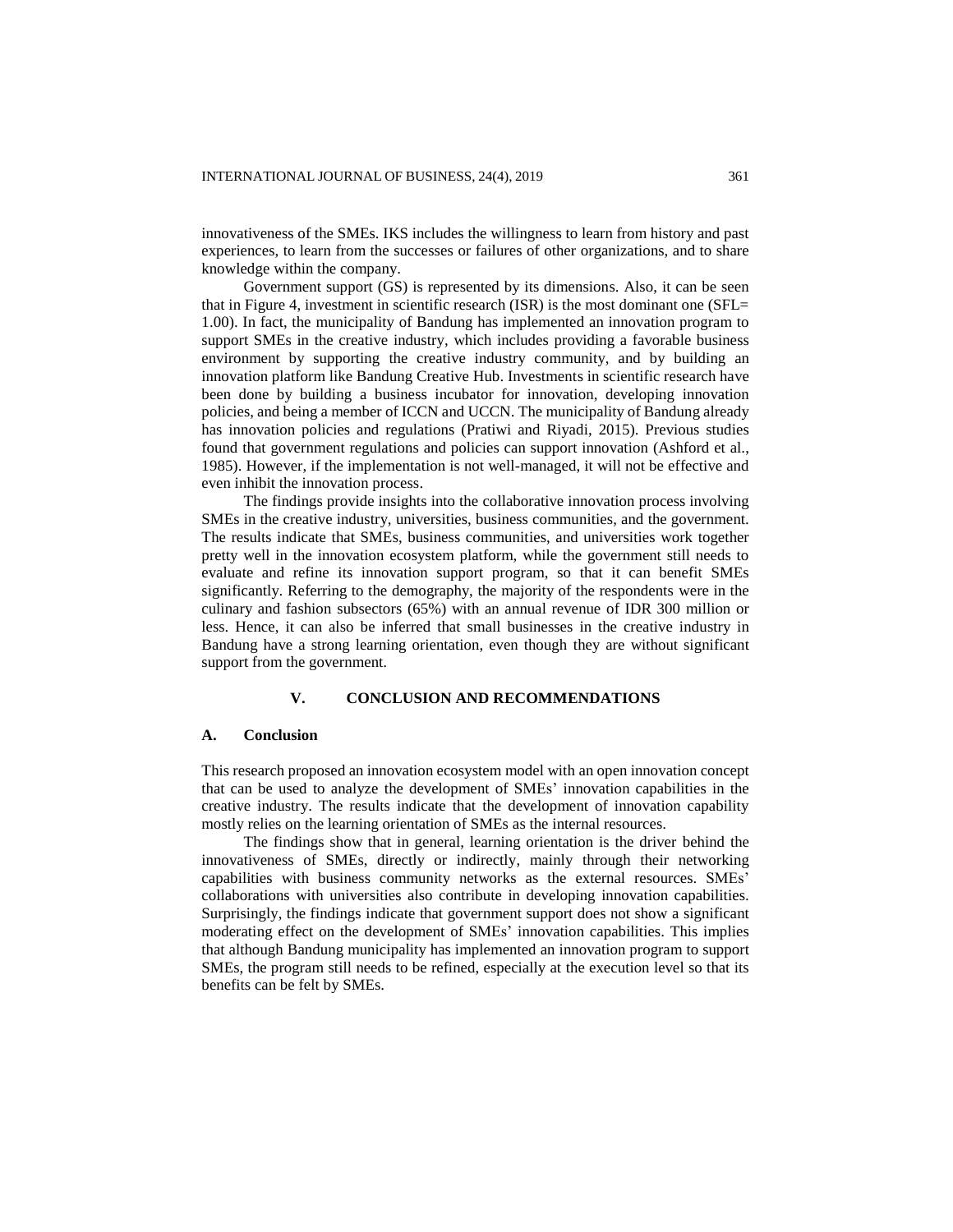## **B. Theoretical Implications**

This study synthesizes the triple helix concept, which focuses on the relations between an industry, a university, and the government as the actors in developing innovation capability, as well as the quadruple helix concept, which adds a community network as the fourth actor in the innovation ecosystem. However, both the triple helix and quadruple helix concepts cannot explain the framework of the innovation development process and the role of each actor in developing innovation capability. They have not elaborated either the fundamental role of the learning orientation or the industry as the driver of innovation.

This study has three theoretical contributions. First, this study explains the innovation framework among four innovation actors (industry, university, government, and business community) in the innovation ecosystem. Second, it clarifies the important role of SMEs in building their innovation capabilities through their learning orientation from a human perspective. Third, it contributes to the enrichment of an open innovation concept in the context of an innovation ecosystem in the creative industry.

## **C. Managerial Implications**

The results of this study also have some managerial implications. The results show that learning orientation has a positive influence on networking capabilities, collaborations with universities, and innovation capabilities. Therefore, SMEs in the creative industry should focus on learning, especially the intra-organizational knowledge sharing activity. The SMEs must also update their customers' information, evaluate decision making about trends, and conduct market analyses. This also means that they must collaborate with other firms and universities to develop innovation capabilities. Meanwhile, university research must be relevant with the needs of SMEs in the creative industry, and universities must be able to produce creative and innovative human resources.

This study has also demonstrated that networking capabilities are very important for SMEs to increase their innovativeness. The results imply that business community networks must be developed and supported by the government. Hence, the SMEs must participate in government programs, such as seminars and innovation training, and actively utilize the facilities provided by the government (e.g. access to the market and financial institutions). Furthermore, the government should improve the relationships between universities and SMEs by providing research funding for the faculty members to conduct research about SMEs and their innovations and ensure that the implementations of the programs match with what the SMEs need in a more creative way.

#### **D. Limitations and Suggestions for Future Research**

This research has some limitations. First, this study is cross-sectional research. Thus, it is suggested to do future research on a longitudinal basis to get deeper insights on the dynamics of the SMEs in the creative industry in Bandung. Second, the respondents of this research are only in the subsectors of culinary, fashion, and crafts, as these industries contribute more than 75% of the GDP of the Indonesian creative economy, plus the design subsector (because Bandung is a UNESCO World Creative City of Design). It is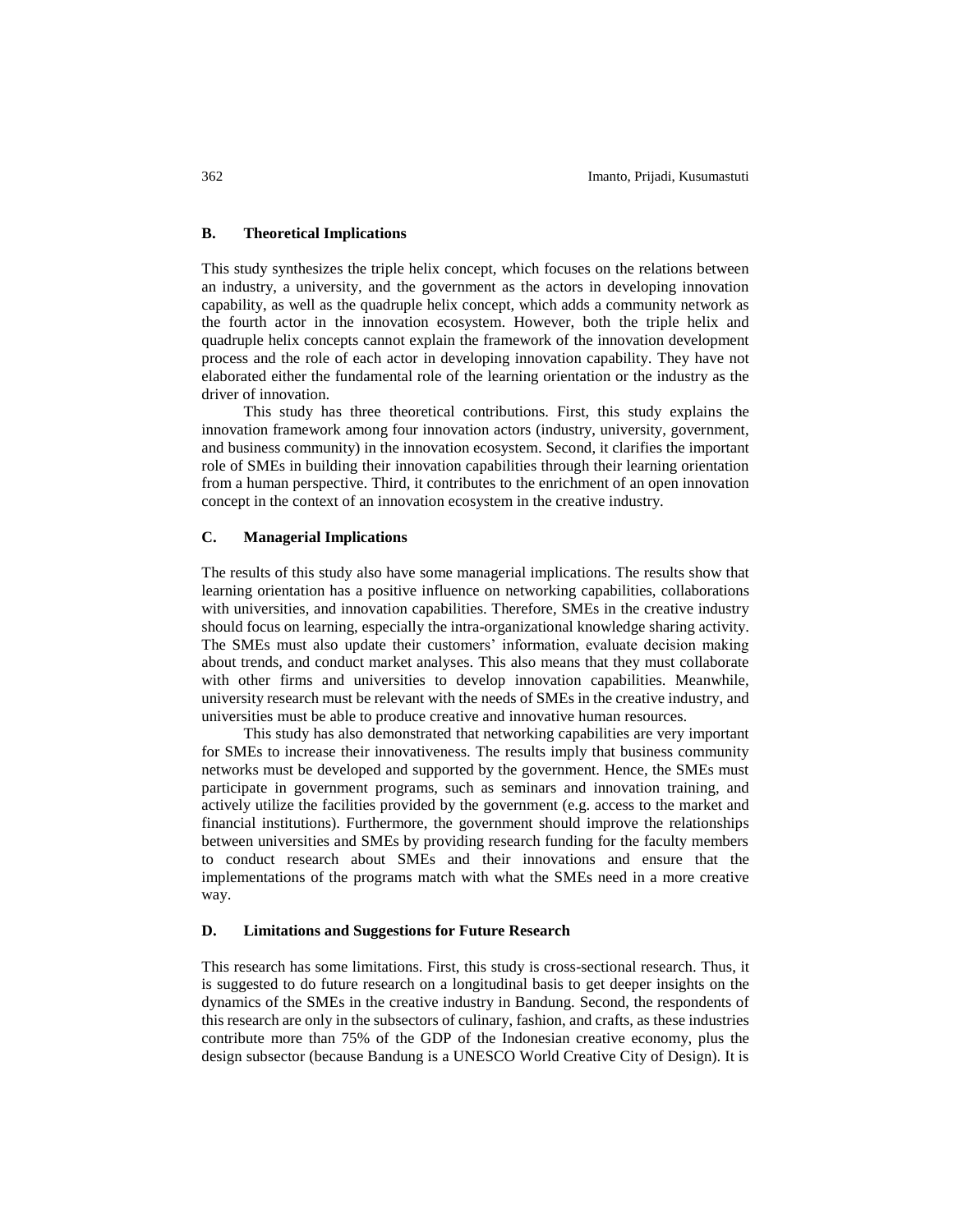suggested to do future research that includes other subsectors of the creative industry. Third, this study does not include the variable of innovation performance as the outcome of innovation capability. Thus, in future research, it is suggested to include innovation performance as an outcome of an innovation ecosystem. Fourth, the context of this empirical study is limited to the creative industry in Bandung. Accordingly, it is suggested to do future research with more samples from other creative cities in Indonesia.

# **REFERENCES**

- Agrawal, A.K, 2001, "University-to-Industry Knowledge Transfer: Literature Review and Unanswered Questions," *International Journal of Management Reviews* 3(4):285–302.
- Ahuja, G, 2000, "Collaboration Networks, Structural Holes, and Innovation: A Longitudinal Study," *Administrative Science Quarterly* 45(3):425–455.
- Altinay, L., M. Madanoglu, G. De Vita, H. Arasli, and Y. Ekinci, 2016, "The Interface Between Organizational Learning Capability, Entrepreneurial Orientation, and SME Growth," *Journal of Small Business Management* 54(3):871–891.
- Anderson, J.C., and D.W. Gerbing, 1984, "The Effect of Sampling Error on Convergence, Improper Solutions, and Goodness-of-Fit Indices for Maximum Likelihood Confirmatory Factor Analysis," *Psychometrika* 49(2):155–173.
- Anderson, J.C.J., and D.D.W. Gerbing, 1988, "Structural Equation Modeling in Practice: A Review and Recommended Two-Step Approach," *Psychological Bulletin* 103(3):411–423.
- Argote, L., and E. Miron-Spektor, 2011, "Organizational Learning: From Experience to Knowledge," *Organization Science* 22(5):1123–1137.
- Ashford, N.A, 2000, "An Innovation-Based Strategy for a Sustainable Environment," in *Innovation-Oriented Environmental Regulation*, 67–107. Berlin: Physica, Heidelberg.
- Ashford, N.A., C. Ayers, and R.F. Stone, 1985, "Using Regulation to Change the Market for Innovation," *Harvard Environmental Law Review* 9(2):419–466.
- Badan Pusat Statistik Kota Bandung, 2017. *Kota Bandung dalam Angka 2017 = Bandung Municipality in Figures*. Bandung: Badan Pusat Statistik Kota Bandung.
- Bandalos, D.L, 2002, "The Effects of Item Parceling on Goodness-of-Fit and Parameter Estimate Bias in Structural Equation Modeling," *Structural Equation Modeling: A Multidisciplinary Journal* 9(1):78–102.
- Bentler, P.M., and C.-P. Chou, 1987, "Practical Issues in Structural Modeling," *Sociological Methods and Research* 16(1):78–117.
- Bossink, B.A.G, 2002, "The Development of Co-Innovation Strategies: Stages and Interaction Patterns in Interfirm Innovation," *R&D Management* 32(4):311–320.
- Bruneel, J., P. D'Este, and A. Salter, 2010, "Investigating The Factors that Diminish the Barriers to University–Industry Collaboration," *Research Policy* 39(7):858–868.
- Calantone, R.J., S.T. Cavusgil, and Y. Zhao, 2002, "Learning Orientation, Firm Innovation Capability, and Firm Performance," Ind*ustrial Marketing Management* 31(6):515–524.
- Calvert, J., and P. Patel, 2003, "University-Industry Research Collaborations in the UK: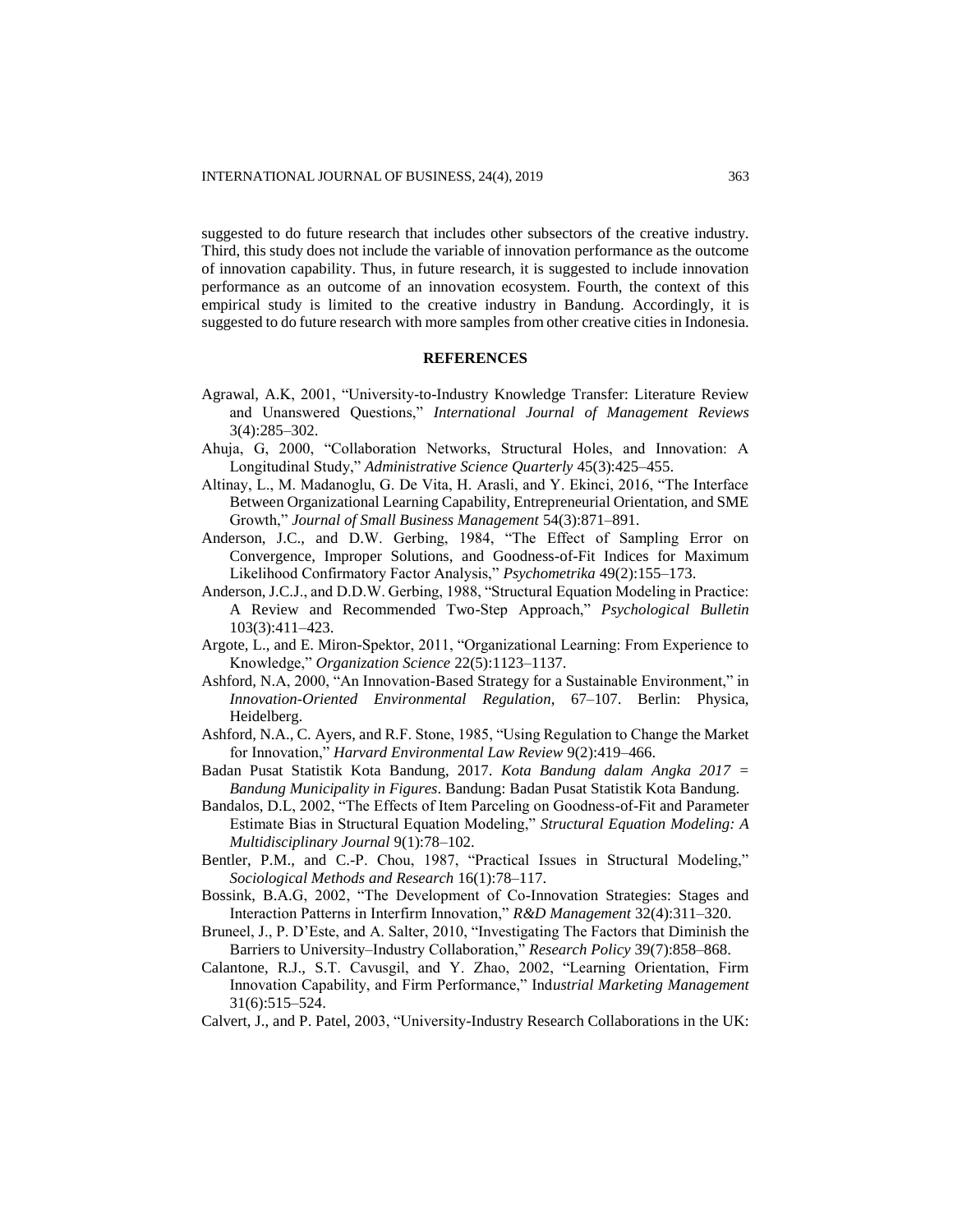Bibliometric Trends," *Science and Public Policy* 30(2):85–96.

- Carayannis, E., and E. Grigoroudis, 2016, "Quadruple Innovation Helix and Smart Specialization: Knowledge Production and National Competitiveness," *Foresight and STI Governance* 10(1):31–42.
- Casey, A, 2005, "Enhancing Individual and Organizational Learning: A Sociological Model," *Management Learning* 36(2):131–147.
- Chesbrough, H.W, 2003, "The Era of Open Innovation," *MIT Sloan Management Review* 44(3):35–42.
- Chesbrough, H.W., and A.K. Crowther, 2006, "Beyond High Tech: Early Adopters of Open Innovation in Other Industries," *R&D Management* 36(3):229–236.
- Christensen, J.F., M.H. Olesen, and J.S. Kjaer, 2005, "The Industrial Dynamics of Open Innovation: Evidence from the Transformation of Consumer Electronics," *Research Policy* 34(10):1533–1549.
- Cohen, W.M., R.R. Nelson, and J.P. Walsh, 2002, "Links and Impacts: The Influence of Public Research on Industrial R&D," *Management Science* 48(1):1–23.
- Corral de Zubielqui, G., J. Jones, P.S. Seet, and N. Lindsay, 2015, "Knowledge Transfer Between Actors in the Innovation System: A Study of Higher Education institutions (HEIS) and SMES," *Journal of Business and Industrial Marketing* 30(3/4):436–458.
- Cunningham, S, 2008, "From Cultural to Creative Industries: Theory, Industry and Policy Implications," in *Media International Australia*, ed. G. Hearn and D. Rooney, 102:54–65. Cheltenham: Edward Elgar Publishing.
- D'Este, P., and P. Patel, 2007, "University–Industry Linkages in the UK: What are the Factors Underlying the Variety of Interactions with Industry?" *Research Policy* 36(9):1295–1313.
- Dada, O., and H. Fogg, 2016, "Organizational Learning, Entrepreneurial Orientation, and The Role of University Engagement in SMES," *International Small Business Journal* 34(1):86–104.
- Department of Cultural and Media and Sport, 1998, *Department of Cultural and Media and Sport.* London.
- Doh, S., and B. Kim, 2014, "Government Support for SME Innovations in the Regional Industries: The Case of Government Financial Support Program in South Korea," *Research Policy* 43(9):1557–1569.
- Enkel, E., O. Gassmann, and H. W. Chesbrough, 2009, "Open R&D and Open Innovation: Exploring the Phenomenon," *R&D Management* 39(4):311–316.
- Etzkowitz, H, 2002, "Incubation of Incubators: Innovation as a Triple Helix of University-Industry-Government Networks," *Science and Public Policy* 29(2):115– 128.
- Etzkowitz, H., and L. Leydesdorff, 1998, "The Endless Transition: A 'Triple Helix' of University - Industry - Government Relations," *Minerva* 36(3):203–208
- Etzkowitz, H., and L. Leydesdorff, 2000, "The Dynamics of Innovation: From National Systems and 'Mode 2' to a Triple Helix of University–Industry–Government Relations," *Research Policy* 29(2):109–123.
- Galloway, S., and S. Dunlop, 2007, "A Critique of Definition of the Cultural and Creative Industries in Public Policy," *International Journal of Cultural Policy* 13(1):17–31.
- Garcia-Perez-De-Lema, D., A. Madrid-Guijarro, Martin, and D. Philippe, 2017, "Influence of University–Firm Governance on SMES Innovation and Performance Levels," *Technological Forecasting and Social Change* 123:250–261.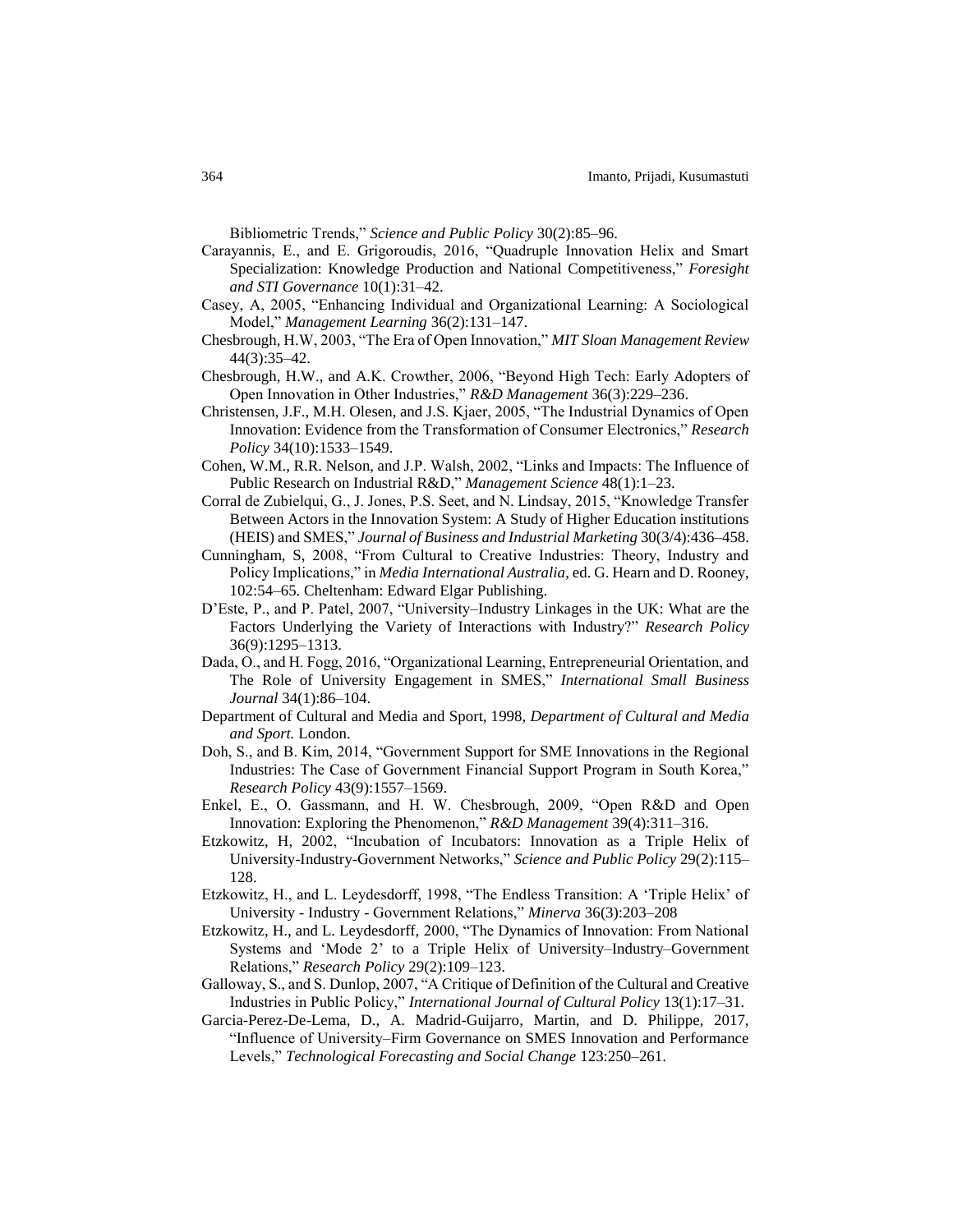- Gronum, S., M.-L. L. Verreynne, and T. Kastelle, 2012, "The Role of Networks in Small and Medium-Sized Enterprise Innovation and Firm Performance," *Journal of Small Business Management* 50(2):257–282.
- Hair, J.F.J., W.C. Black, B.J. Babin, and R.E. Anderson, 2013. *Multivariate Data Analysis*. 7th ed. New Jersey: Pearson.
- Hakala, H., and M. Kohtamäki, 2011, "Configurations of Entrepreneurial- Customerand Technology Orientation: Differences in Learning and Performance of Software Companies," *International Journal of Entrepreneurial Behavior and Research* 17(1):64–81.
- Hall, B.H., A.N. Link, and J.T. Scott, 2001, "Barriers Inhibiting Industry from Partnering with Universities: Evidence from the Advanced Technology Program," *The Journal of Technology Transfer* 26(1/2):87–98.
- Harkema, S, 2003, "A Complex Adaptive Perspective on Learning Within Innovation Projects," *The Learning Organization* 10(6):340–346.
- Henkel, J, 2006, "Selective Revealing in Open Innovation Processes: The Case of Embedded Linux," *Research Policy* 35(7):953–969.
- Hesmondhalgh, D., and A.C. Pratt, 2005, "Cultural Industries and Cultural Policy," *International Journal of Cultural Policy* 11(1):1–13.
- Hossain, M, 2013, "Open Innovation: So Far and a Way forward," *World Journal of Science, Technology and Sustainable Development* 10(1):30–41.
- Hossain, M., and I. Kauranen, 2016, "Open Innovation in SMES: A Systematic Literature Review," *Journal of Strategy and Management* 9(1):58–73.
- Hoyle, R.H., Ed, 2016. *Handbook of Structural Equation Modeling*. *The Guilford Press*. New York: The Guilford Press.
- Igbaria, M., N. Zinatelli, P. Cragg, and A. L. M. Cavaye, 1997, "Personal Computing Acceptance Factors in Small Firms: A Structural Equation Model," *MIS Quarterly* 21(3):279–305.
- Iturrioz, C., C. Aragón, and L. Narvaiza, 2015, "How to Foster Shared Innovation Within SMES' Networks: Social Capital and the Role of Intermediaries," *European Management Journal* 33(2):104–115.
- Jiménez-Jiménez, D., M. Martínez-Costa, and R. Sanz-Valle, 2014, "Knowledge Management Practices for Innovation: A Multinational Corporation's Perspective," *Journal of Knowledge Management* 18(5):905–918.
- Jiménez-Jiménez, D., and R. Sanz-Valle, 2011, "Innovation, Organizational Learning, and Performance," *Journal of Business Research* 64(4):408–417.
- Jöreskog, K.G, 2000, "Latent Variable Scores and Their Uses," *Lisrel*. http://www.ssicentral.com/lisrel/techdocs/lvscores.pdf.
- Jöreskog, K.G., D. Sörbom, and F. Yang-Wallentin, 2006, "Latent Variable Scores and Observational Residuals," *Lisrel*. http://www.ssicentral.com/lisrel/techdocs/obsres. pdf.
- Kenny, D.A., and C.M. Judd, 1984, "Estimating the Nonlinear and Interactive Effects of Latent Variables," *Psychological Bulletin* 96(1):201–210.
- Kirkman, D., and T.N. Phillips, 2011, "Exploration-Exploitation Motivations: An Investigation of Biotechnology Firms' Participation in Academic Consulting," *Advances in Business Research* 2(1):86–103.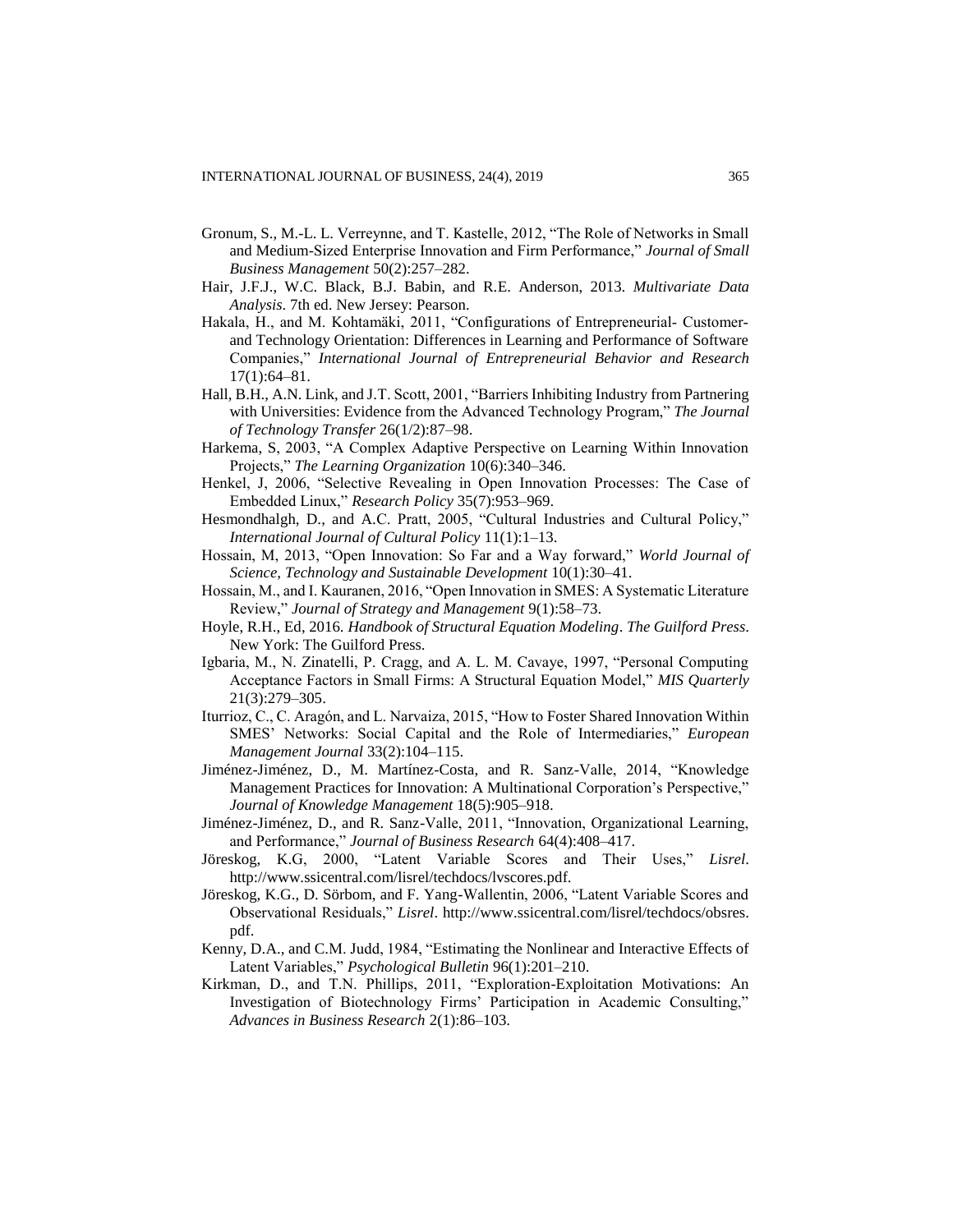- Kotabe, M., C.X. Jiang, and J.Y. Murray, 2011, "Managerial Ties, Knowledge Acquisition, Realized Absorptive Capacity and New Product Market Performance of Emerging Multinational Companies: A Case of China," *Journal of World Business* 46(2):166–176.
- Laursen, K., and A. Salter, 2006, "Open for Innovation: The Role of Openness in Explaining Innovation Performance Among U.K. Manufacturing Firms," *Strategic Management Journal* 27(2):131–150.
- Lawson, B., and D. Samson, 2001, "Developing Innovation Capability in Organisations: A Dynamic Capabilities Approach," Int*ernational Journal of Innovation Management* 5(3):377–400.
- Liao, S., W.-C. Fei, and C.C. Chen, 2007, "Knowledge Sharing, Absorptive Capacity, and Innovation Capability: An Empirical Study of Taiwan's Knowledge-Intensive Industries," *Journal of Information Science* 33(3):340–359.
- Link, A.N., and J.T. Scott, 2010, "Government as Entrepreneur: Evaluating the Commercialization Success of SBIR Projects," *Research Policy* 39(5):589–601.
- Lloyd‐Reason, L., K. Muller, and S. Wall, 2002, "Innovation and Education Policy in SMES: A Czech Perspective," *Education Training* 44(8/9):378–387.
- Lopez-Claros, Augusto, 2006, *The Global Competitiveness Report 2006–2007*. New York: Palgrave Macmillan.
- Lundvall, B.A, 1992, "Explaining Inter-Firm Cooperation and Innovation: Limits of the Transaction Cost Approach," in *The Embedded Firm: On the Socioeconomics of Industrial Networks*, ed. G. Grabher, 288. London: Routledge.
- Malhotra, N.K, 2008. *Marketing Research: An Applied Orientation*. New Jersey.
- Menzies, T.V, 2004, "Are Universities Playing a Role in Nurturing and Developing High-Technology Entrepreneurs? The Administrators' Perspective," *The International Journal of Entrepreneurship and Innovation* 5(3):149–157.
- Minniti, M, 2008, "The Role of Government Policy on Entrepreneurial Activity: Productive, Unproductive, Or Destructive?" *Entrepreneurship Theory and Practice* 32(5):779–790.
- Mitra, J, 2000, "Making Connections: Innovation and Collective Learning in Small Businesses," *Education Training* 42(4/5):228–237.
- Mowery, D.C., and B.N. Sampat, 2004, "The Bayh-Dole Act of 1980 and University? Industry Technology Transfer: A Model for Other OECD Governments?" *The Journal of Technology Transfer* 30(1–2):115–127.
- Mu, J, 2013, "Networking Capability, New Venture Performance, and Entrepreneurial Rent," *Journal of Research in Marketing and Entrepreneurship* 15(2):101–123.
- Mu, J., and A. Di Benedetto, 2012, "Networking Capability and New Product Development," *IEEE Transactions on Engineering Management* 59(1):4–19.
- Neely, A., M. Gregory, and K. Platts, 1995, "Performance Measurement System Design," *International Journal of Operations and Production Management* 15(4):80–116.
- Nguyen, M.Q., and P.V. Nguyen, 2013, "The Impact of External Environment, Technology and Innovation Capacities, and Leadership Development on Organizational Performance in Food Industry: A Qualitative Study of Food Enterprises in Ho Chi Minh City, Vietnam," *International Journal of Business, Humanities and Technology* 3(4):49–60.
- Nonaka, I, 1994, "A Dynamic Theory of Organizational Knowledge Creation,"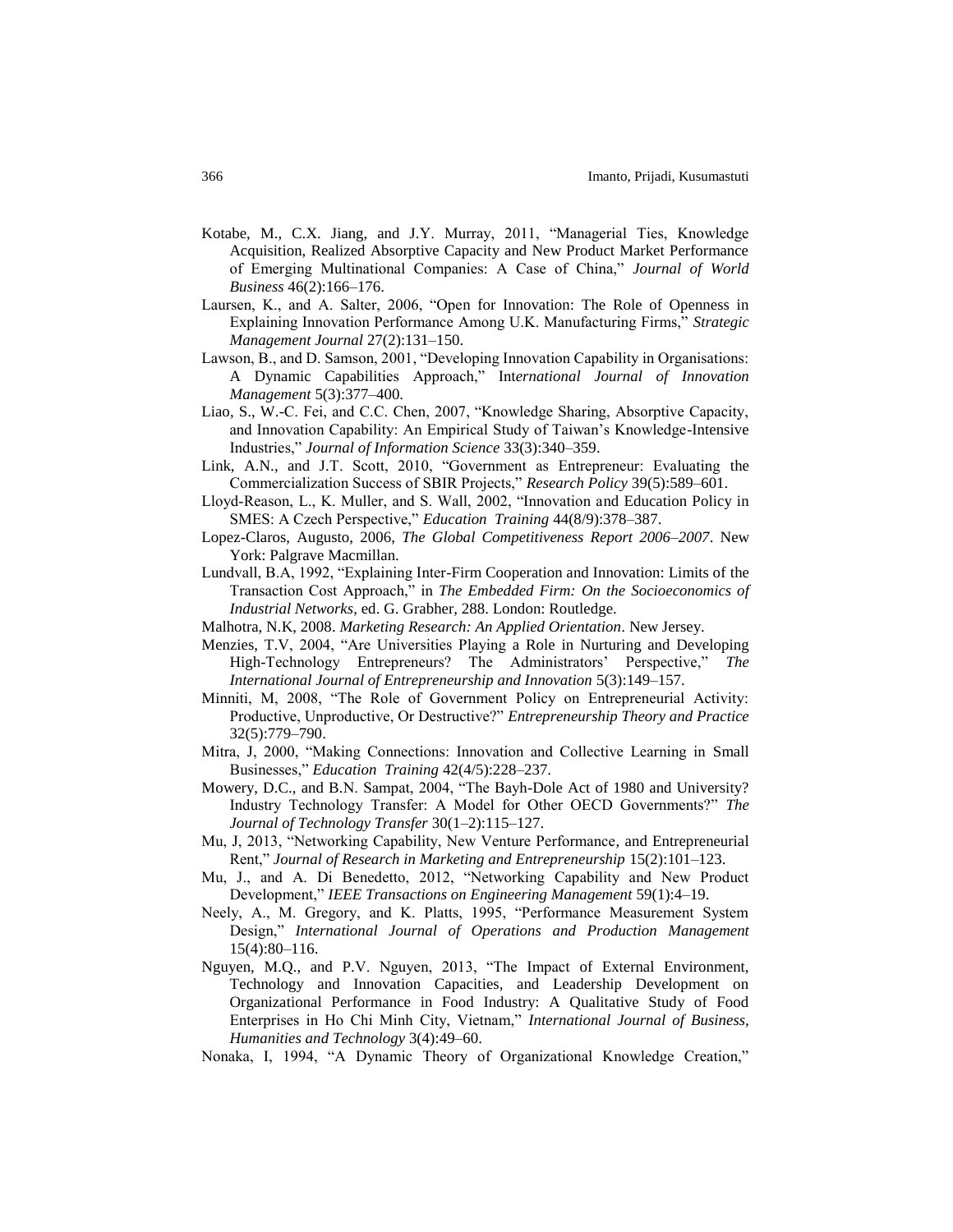*Organization Science* 5(1):14–37.

- Nonaka, I., R. Toyama, and N. Konno, 2000, "SECI, Ba and Leadership: A Unified Model of Dynamic Knowledge Creation," *Long Range Planning* 33(1):5–34.
- Obaji, N.O., and M.U. Olugu, 2014, "The Role of Government Policy in Entrepreneurship Development," *Science Journal of Business and Management* 2(4):109–115.
- Paladino, A, 2008, "Analyzing the Effects of Market and Resource Orientations on Innovative Outcomes in Times of Turbulence," *Journal of Product Innovation Management* 25(6):577–592.
- Patanakul, P., and J.K. Pinto, 2014, "Examining the Roles of Government Policy on Innovation," *The Journal of High Technology Management Research* 25(2):97–107.
- Perkmann, M., A. Neely, and K. Walsh, 2011, "How Should Firms Evaluate Success in University-Industry Alliances? A Performance Measurement System," *R&D Management* 41(2):202–216.
- Powell, W.W., and S. Grodal, 2006, "Networks of Innovators". *The Oxford Handbook of Innovation*. ed. by J. Fagerberg, D.C. Mowery, and R.R. Nelson. Cambridge: Oxford University Press.
- Pratiwi, F.P., and S. Riyadi, 2015. *Sight Unseen: Bandung's Top Creative Products*. Bandung: Center of Innovation Entrepreneurship and Leadership.
- Purcarea, I., M. Del Mar Benavides Espinosa, and A. Apetrei, 2013, "Innovation and Knowledge Creation: Perspectives on the SMES Sector," *Management Decision* 51(5):1096–1107.
- Real, J.C., J.L. Roldán, and A. Leal, 2014, "From Entrepreneurial Orientation and Learning Orientation to Business Performance: Analysing the Mediating Role of Organizational Learning and the Moderating Effects of Organizational Size," *British Journal of Management* 25(2):186–208.
- Rhee, J., T. Park, and D.H. Lee, 2010, "Drivers of Innovativeness and Performance for Innovative SMES in South Korea: Mediation of Learning Orientation," *Technovation* 30(1):65–75.
- Rhemtulla, M, 2016, "Population Performance of SEM Parceling Strategies Under Measurement and Structural Model Misspecification," *Psychological Methods* 21(3):348–368.
- Ritter, T., and H.G. Gemunden, 2003, "Interorganizational Relationships and Networks: An Overview," *Journal of Business Research* 56(9):691–697.
- Roos, G., L. Fernström, and O. Gupta, 2005, *National Innovation Systems: Finland, Sweden and Australia Compared*. London.
- Rosana Garcia, R.C, 2002, "Critical Look at Technological Innovation Typology and Innovativeness Terminology: A Literature Review," *Journal of Product Innovation Management*.
- Salim, I.M., and M. Sulaiman, 2011, "Organizational Learning, Innovation and Performance: A Study of Malaysian Small and Medium Sized Enterprises," *International Journal of Business and Management* 6(12):118.
- Saunila, M, 2016, "Performance Measurement Approach for Innovation Capability in SMES," *International Journal of Productivity and Performance Management* 65(2):162–176.